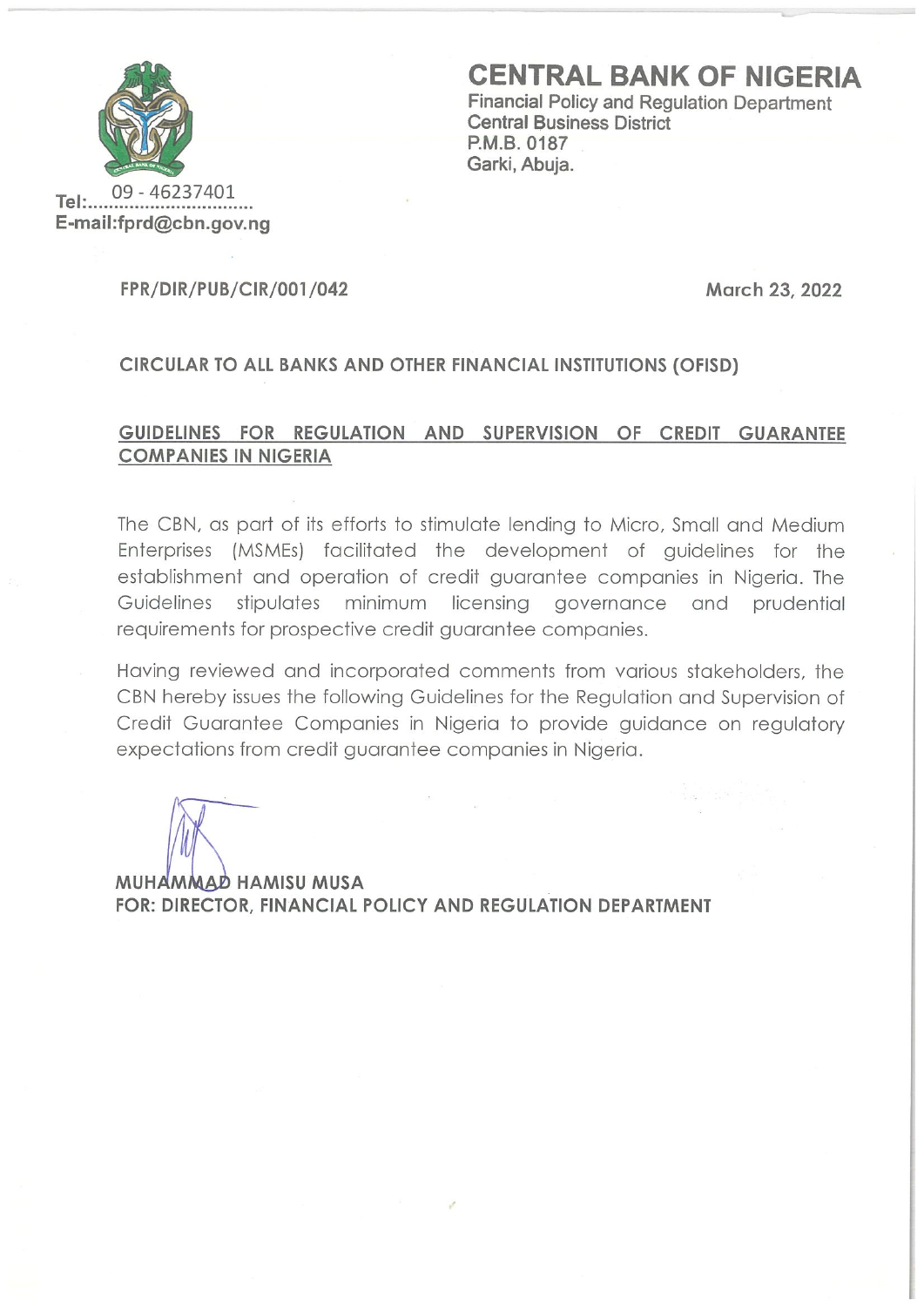# **CENTRAL BANK OF NIGERIA**



# **GUIDELINES FOR REGULATION AND SUPERVISION OF CREDIT GUARANTEE COMPANIES IN NIGERIA**

**MARCH 2022**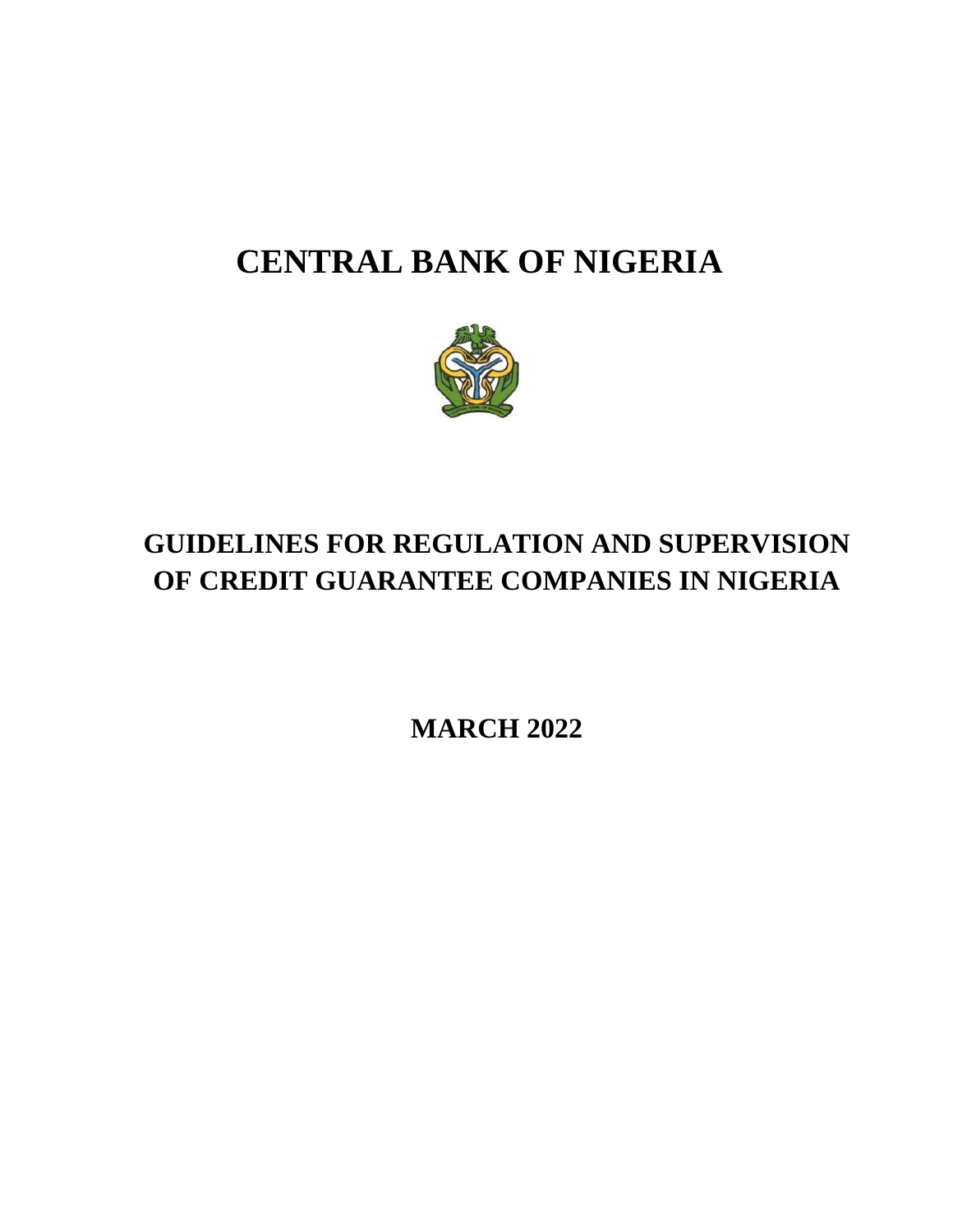# **CONTENTS**

| 1.0  |                                                                       |                |
|------|-----------------------------------------------------------------------|----------------|
| 1.1  |                                                                       |                |
| 1.2  |                                                                       |                |
| 1.3  |                                                                       |                |
| 1.4  |                                                                       |                |
| 1.5  |                                                                       |                |
| 1.6  |                                                                       |                |
| 2.0  |                                                                       |                |
| 2.1  |                                                                       |                |
| 2.2  |                                                                       |                |
| 2.3  |                                                                       |                |
| 2.4  |                                                                       |                |
| 2.5  |                                                                       |                |
| 2.6  |                                                                       |                |
| 3.0  |                                                                       |                |
| 3.1  |                                                                       |                |
| 3.2  | Roles/Responsibilities of the Participating Financial Institutions 14 |                |
| 3.3. |                                                                       |                |
| 4.0  |                                                                       |                |
| 4.1  |                                                                       |                |
| 4.2  |                                                                       |                |
| 4.3  |                                                                       |                |
| 4.4  |                                                                       |                |
| 4.5  |                                                                       |                |
|      |                                                                       | $\overline{2}$ |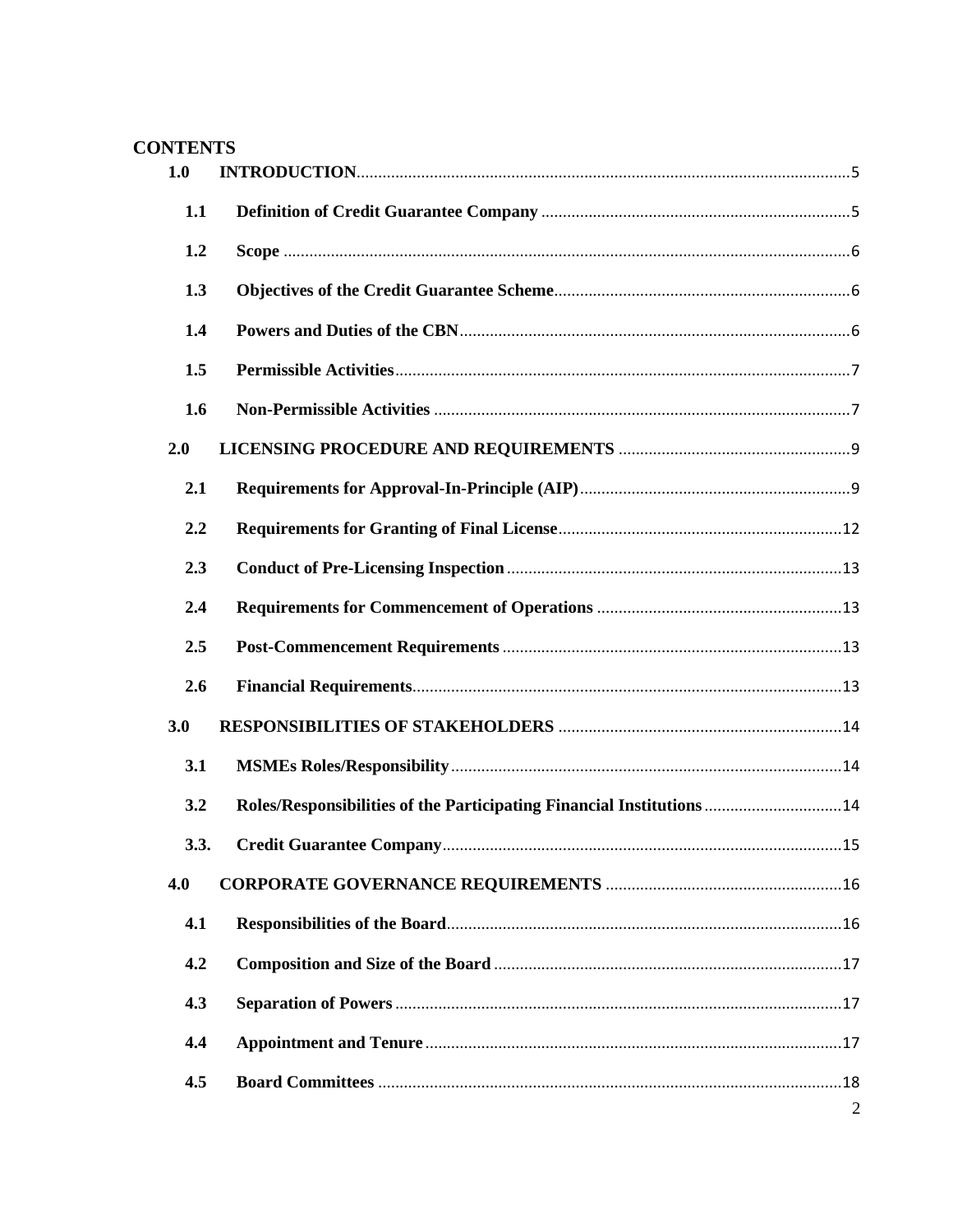| 4.6                                                           |  |
|---------------------------------------------------------------|--|
| 4.7                                                           |  |
| 4.8                                                           |  |
| 4.9.                                                          |  |
| 5.0                                                           |  |
| 6.0                                                           |  |
| 6.1                                                           |  |
| 6.2                                                           |  |
| 7.0                                                           |  |
| RISK MANAGEMENT POLICY (INCLUDING MANAGEMENT OF CREDIT<br>8.0 |  |
| 8.1                                                           |  |
| 8.2                                                           |  |
| 9.0                                                           |  |
| <b>10.0</b>                                                   |  |
| 10.1                                                          |  |
| 10.2                                                          |  |
| 10.3                                                          |  |
| 11.0                                                          |  |
| <b>11.1</b>                                                   |  |
| 11.2                                                          |  |
| 11.3                                                          |  |
| 11.4                                                          |  |
| <b>12.0</b>                                                   |  |
| 13.0                                                          |  |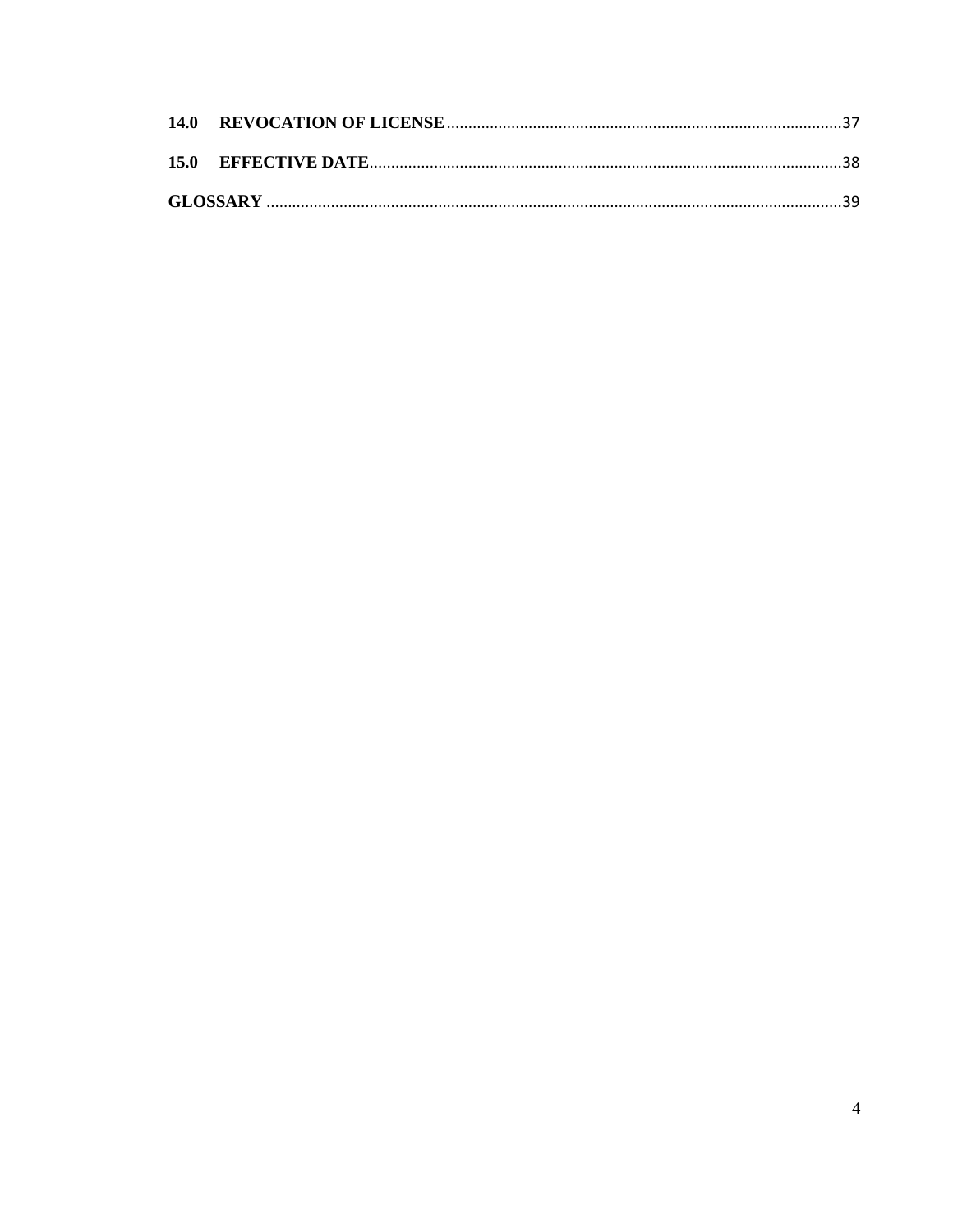# <span id="page-5-0"></span>**1.0 INTRODUCTION**

Micro, Small and Medium Enterprises (MSMEs) face difficulties accessing credit from the formal sector in developing countries. In Nigeria, the credit markets for MSMEs is characterized by market imperfections, collateral constraints, information asymmetry, low profit margins, among others. These factors have limited MSMEs' access to credit due to their perceived high risk and where credit is granted, it is often on unfavorable terms.

Credit Guarantee Schemes have been widely considered as one of the means of addressing the challenge of limited access to credit by MSMEs. This consideration stems from the attractive features of a guarantee as collateral, which include safety, liquidity and freedom from the problems associated with tangible collateral, such as obsolescence, depreciation, verification, perfection and foreclosure.

Credit Guarantee Companies (CGCs) are expected to provide third-party credit risk mitigation to lenders through the absorption of a portion of the lender's losses on the loans made to Nigeria-based MSMEs in case of default. A guarantee issued by a CGC represents a legal commitment to discharge an agreed portion of the liability of a borrower in the case of default.

In recognition of the role of guarantee schemes in facilitating lending, the Central Bank of Nigeria (CBN) in exercise of powers conferred on it by Section 2(d) of the CBN Act 2007 and Section 56(2) of the Banks and Other Financial Institutions Act (BOFIA) 2020, hereby issues the following Guidelines to provide for the regulation and supervision of Credit Guarantee Companies (CGCs) in Nigeria.

# <span id="page-5-1"></span>**1.1 Definition of Credit Guarantee Company**

A CGC is an institution licensed by the CBN with the primary objective of providing guarantees to banks and other lending financial institutions licensed by the CBN, hereinafter referred to as Participating Financial Institutions (PFIs), against the risk of default by obligors.

The parties to a guarantee are:

- i. The lender to whom the guarantee is given;
- ii. The guarantor that provides the guarantee (i.e. the CGC); and
- iii. The borrower on whose behalf the guarantee is given.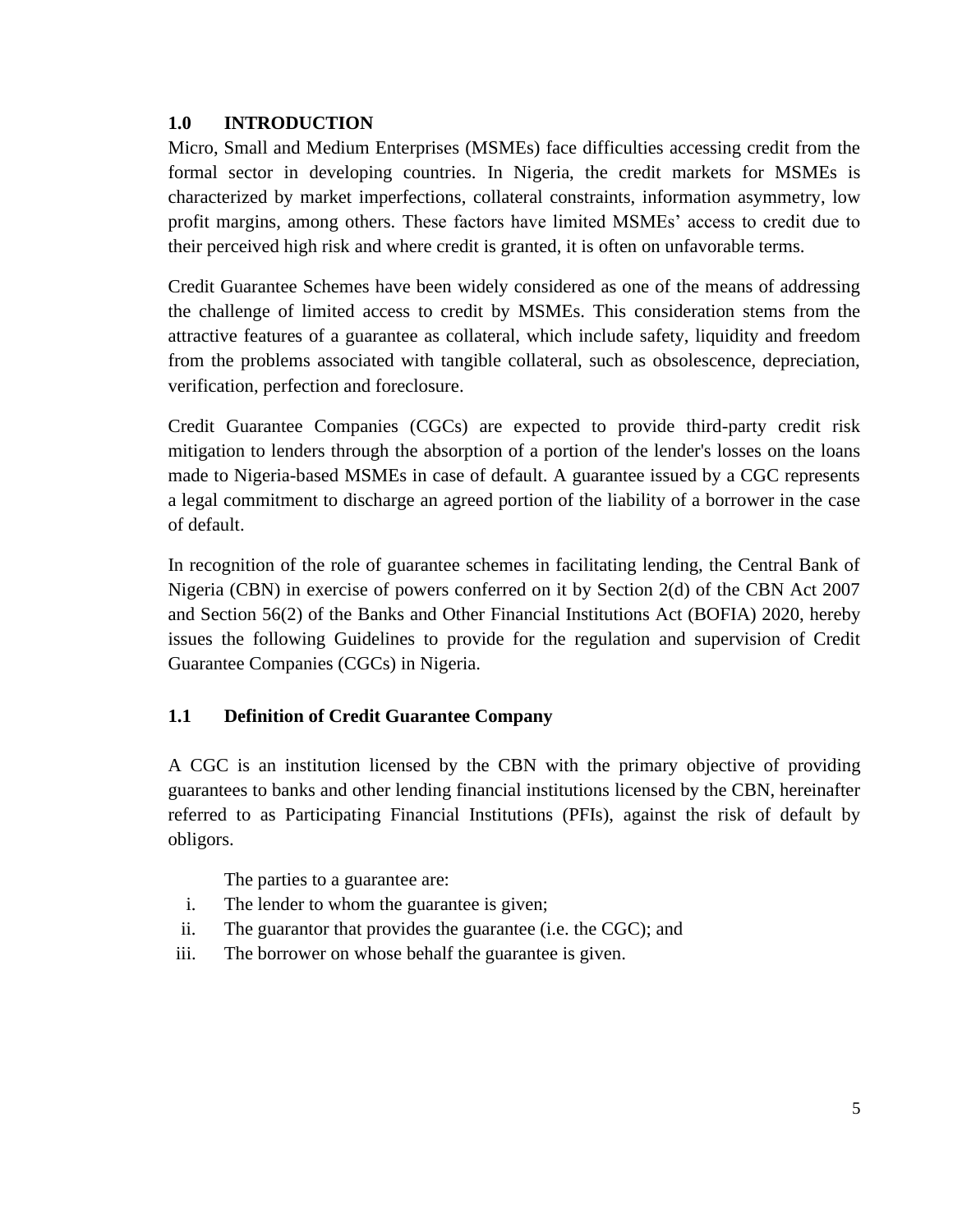#### <span id="page-6-0"></span>**1.2 Scope**

- 1.2.1 This Guidelines stipulate the minimum standards for the operations of CGCs in Nigeria.
- 1.2.2 The provisions of these guidelines shall apply to CGCs licensed by the CBN.
- 1.2.3 PFIs shall comply with the provisions of this Guidelines as it relates to their activities.
- 1.2.4 PFIs may apply for and obtain a guarantee from only CGCs licensed by the CBN, for any loan granted to MSMEs.
- 1.2.5 MSMEs may apply and obtain a guarantee from any CGC licensed by the CBN, in order to facilitate the process of MSMEs obtaining loans from PFIs at better terms.
- 1.2.6 A CGC may guarantee only loans originated by PFIs excluding impaired assets that had been acquired.

# <span id="page-6-1"></span>**1.3 Objectives of the Credit Guarantee Scheme**

The objectives of the CG Scheme shall include the following:

- a. Improve access to credit for MSMEs;
- b. Reduce credit risk in lending by providing guarantees to PFIs;
- c. Stimulate lower interest rates on loans;
- d. Promote flexible collateral requirements by PFIs;
- e. Encourage new business formation, development and expansion;
- f. Accelerate economic growth and decrease unemployment;
- g. Foster sustainable and inclusive growth; and
- h. Improve risk management in the financial system.

# <span id="page-6-2"></span>**1.4 Powers and Duties of the CBN**

In line with the relevant provisions of BOFIA 2020 and the CBN Act, the CBN shall:

- a. Grant and revoke licences;
- b. Determine minimum capital requirements;
- c. Issue governance guidelines and ensure compliance with the governance requirements;
- d. Approve the appointment of board members and senior management staff (Assistant General Manager or its equivalent and above);
- e. Remove board members and senior management staff (Assistant General Manager or its equivalent and above);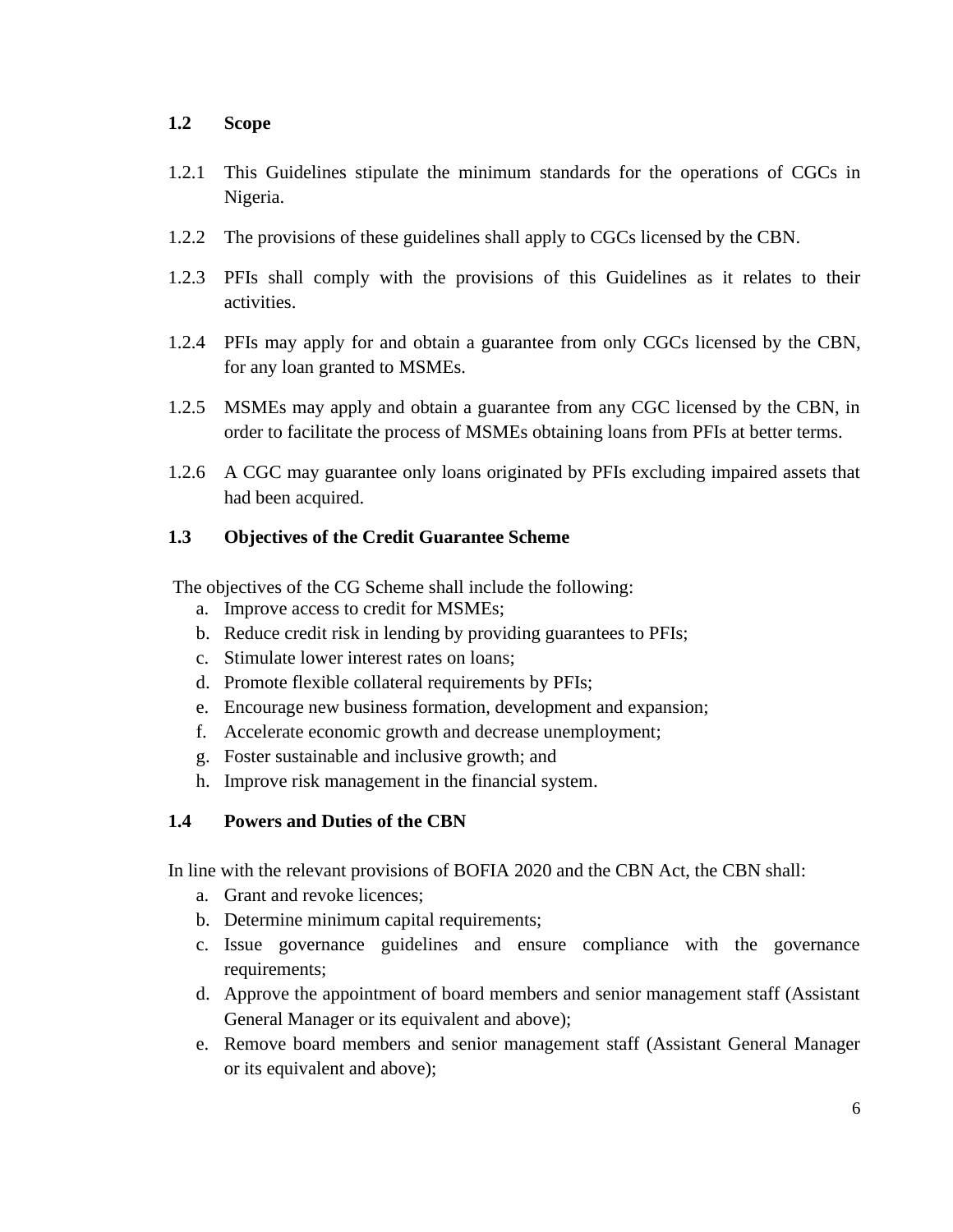- f. Exercise regulatory and supervisory functions, some of which include:
	- i. Determining capital adequacy ratio, minimum liquidity ratio and other prudential requirements;
	- ii. Prescribing minimum criteria upon which guarantees may be extended;
	- iii. Prescribing permissible activities;
	- iv. Prescribing eligible assets or portfolios of assets and the appropriate valuation model or methodology;
	- v. Examining the books and affairs of a CGC; and
	- vi. Imposing sanctions for infractions.
- f. Approve the appointment of External Auditors;
- g. Issue 'No Objection' to annual audited financial statements of CGCs before presentation at the Annual General Meeting (AGM) and subsequent publication;
- h. Approve change(s) in the CGC's organizational structure before its implementation; and
- i. Exercise any other powers in line with the BOFIA 2020, the CBN Act or any other applicable law.

#### <span id="page-7-0"></span>**1.5 Permissible Activities**

A CGC may carry out the following:

- i. Provide guarantee for risk assets of Participating Financial Institutions;
- ii. Render advisory services for financial and business development;
- iii. Invest surplus funds in government securities;
- iv. Partake in other investments as may be approved by the CBN;
- v. Provide technical assistance to lenders and borrowers on credit and business development;
- vi. Maintain and operate various types of accounts with banks in Nigeria; and
- vii. Other activities as may be prescribed by the CBN from time to time.

#### <span id="page-7-1"></span>**1.6 Non-Permissible Activities**

A CGC shall not carry out the following:

- i. Provision of guarantee to entities outside Nigeria;
- ii. Provision of guarantee to entities within its holding company structure and to connected entities ;
- iii. Guarantee loans of any institution it is indebted to;
- iv. Acceptance of demand, savings and time deposits or any other deposits;
- v. Provision of credit to customers;
- vi. Management of pension funds or schemes;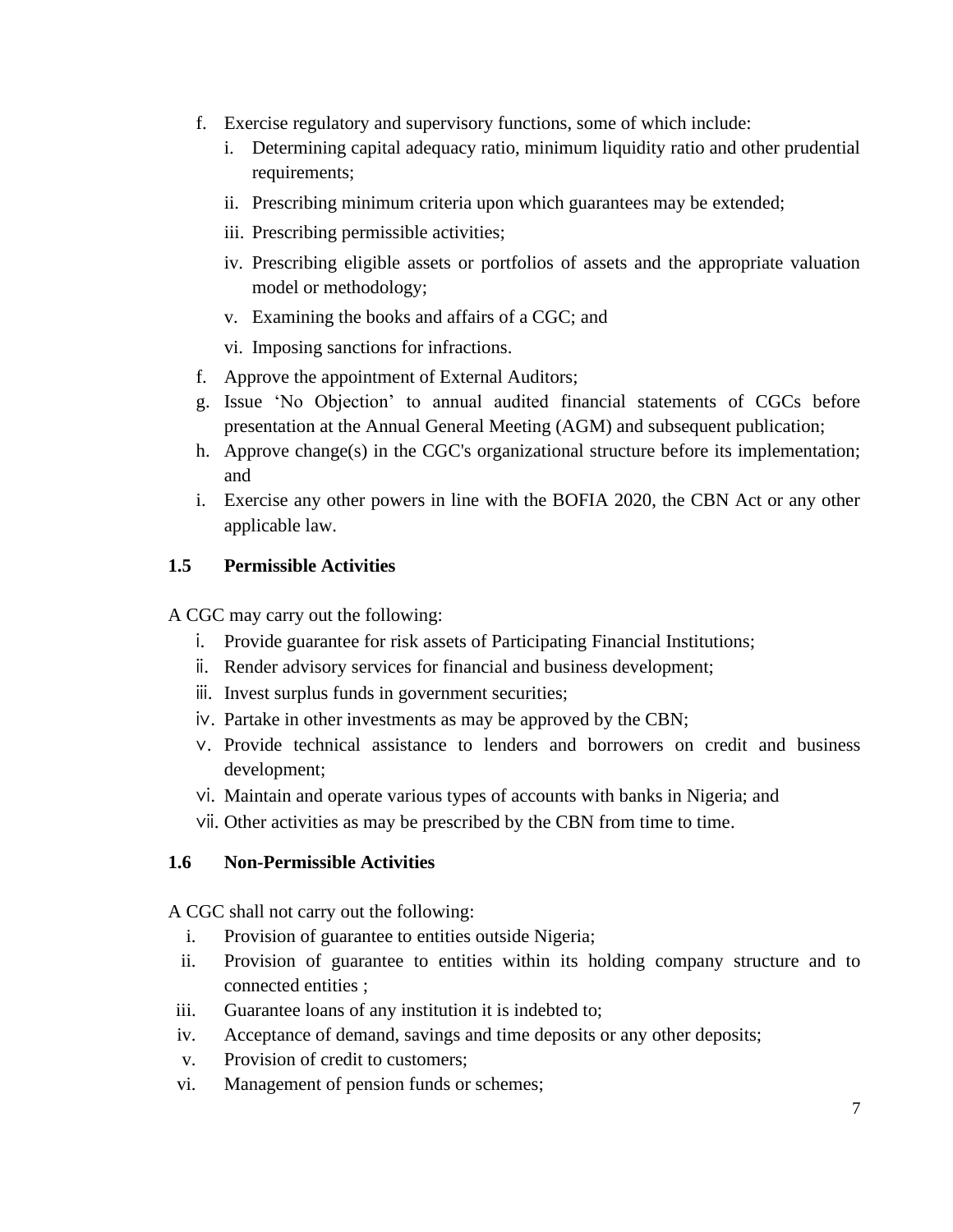- vii. Foreign exchange, commodity and equity trading;
- viii. All forms of trading in derivatives and swaps;
- ix. Collection of third-party cheques and other instruments for clearing through correspondent banks;
- x. Purchase, sale, dispose, acquire or lease any real estate for whatever purpose without prior written approval of the CBN;
- xi. Lease, rental, sale or purchase of assets with related parties and/or significant shareholders of the CGC without the prior written approval of the CBN; and
- xii. Any other activity **NOT** expressly permitted by the CBN.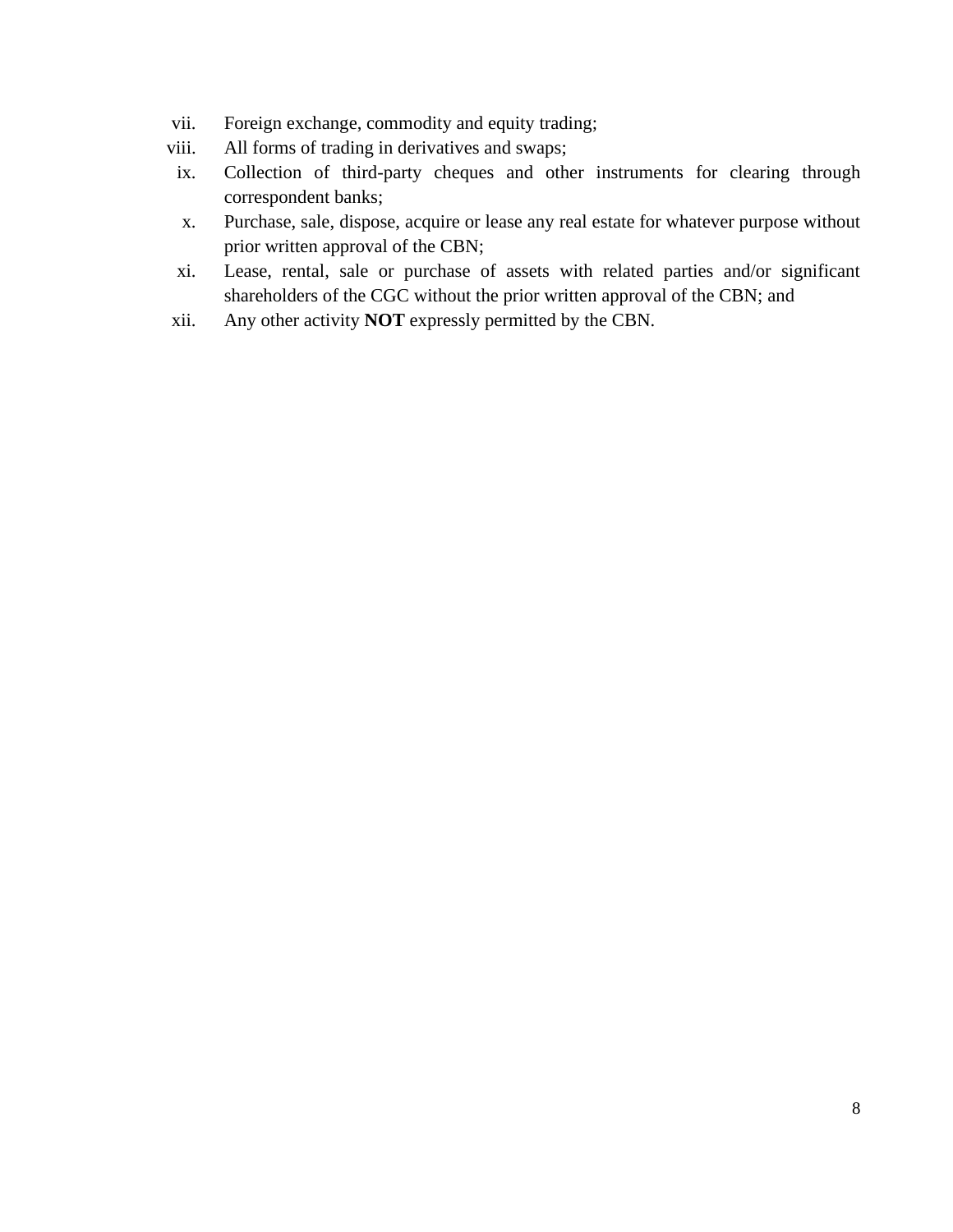# <span id="page-9-0"></span>**2.0 LICENSING PROCEDURE AND REQUIREMENTS**

- 2.0.1 The promoters of a CGC shall be required to submit a formal application to the Governor of the CBN for the grant of a CGC licence.
- 2.0.2 The application for CGC licence shall be processed in two stages, namely: Approval-in-Principle (AIP) and final licence.

# <span id="page-9-1"></span>**2.1 Requirements for Approval-In-Principle (AIP)**

- 2.1.1 Any promoter(s) seeking a licence to operate a CGC in Nigeria shall apply in writing to the Governor of the CBN, and submit the following documents with the application:
	- i. A non-refundable application fee of  $\text{\#}100,000$  (One Hundred Thousand Naira) only, or such other amount as the CBN may specify, in bank draft payable to the CBN or CGC Application and Licensing Account;
	- ii. Evidence of deposit of the specified minimum paid-up capital requirement of N10,000,000,000.00 (Ten Billion Naira only) or any other amount that may be prescribed by the CBN into FPRD CGC Share Capital Account. Promoters should note that in compliance with the BOFIA 2020, the investment of share capital deposit shall be subject to availability of investment instruments. Upon the grant of license or otherwise, the CBN shall refund the sum deposited to the promoters, together with the investment income, if any, after deducting administrative expenses and tax on the income.
- iii. Evidence of capital contribution made by each shareholder;
- iv. Evidence of name reservation with the Corporate Affairs Commission  $(CAC)$ :
- v. Detailed business plan or feasibility report which shall, at a minimum, include:
	- a. Objectives of the CGC;
	- b. Services to be rendered by the CGC;
	- c. Justification for the application;
	- d. Proposed ownership structure in a tabular form, indicating the names of proposed shareholders, their professions/businesses and percentage shareholdings;
	- e. Detailed biodata/resumes of the proposed shareholders and directors;
	- f. Source(s) of funding of the proposed equity contribution for each shareholder. Where the source of funding of the equity contribution is a loan, such shall be a long-term facility of at least 7-year tenor and shall not be taken from the Nigerian banking system;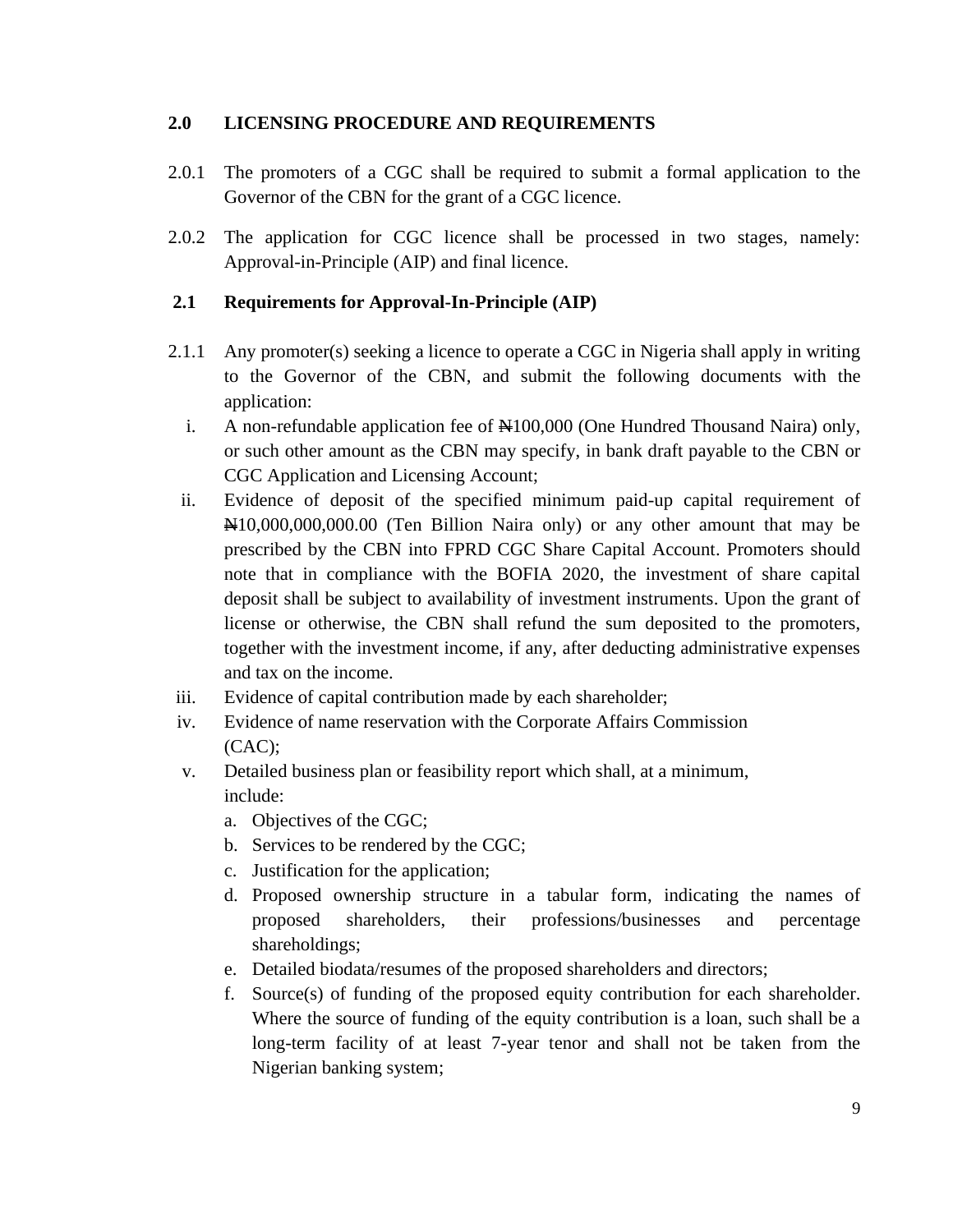- g. Board and board committee charters stating the roles and responsibilities of the board and sub-committees;
- h. Criteria for selecting board members;
- i. Board composition and detailed resumes of proposed directors;
- j. Completed Fitness and Propriety Questionnaire executed by the proposed shareholders, directors and top management in line with the provisions of Section 4.0 of the CBN's Revised Assessment Criteria for Approved Person's Regime for Financial Institutions, and sworn declaration of net worth executed by the proposed directors and significant shareholders;
- k. National Identity Number (NIN), Bank Verification Number (BVN) and Tax Clearance Certificate (TCC) of each proposed director and significant shareholders and valid means of identification;
- l. Organizational structure, showing functional units, responsibilities, reporting relationships and grade of heads of departments/units;
- m. List of proposed top management staff (AGM and above) and positions to be held;
- n. Technical Services Agreement (where applicable); and
- o. Five-year financial projection of the proposed CGC indicating expected growth, profitability and the underlying assumptions;
- vi. For corporate investors, promoters shall forward the following additional documents:
	- a. Certificate of Incorporation and certified true copies of other incorporation documents;
	- b. Board resolution supporting the company's decision to invest in the equity shares of the proposed CGC;
	- c. Names and addresses (business and residential) of owners, directors and their related companies, if any; and
	- d. Audited financial statements and reports of the company and TCC for the immediate past 3 years.
- vii. Draft copy of the company's Memorandum and Articles of Association (MEMART). At a minimum, the MEMART shall contain the following information:
	- a. Proposed name of the CGC;
	- b. Object clause(s);
	- c. Subscribers to the MEMART;
	- d. Procedure for amendment;
	- e. Procedure for share transfer/disposal; and
	- f. Appointment of directors.
- viii. Shareholders' agreement providing for disposal/transfer of shares as well as authorization, amendments, waivers, reimbursement of expenses;
- ix. Statement of intent to invest in the company by each investor;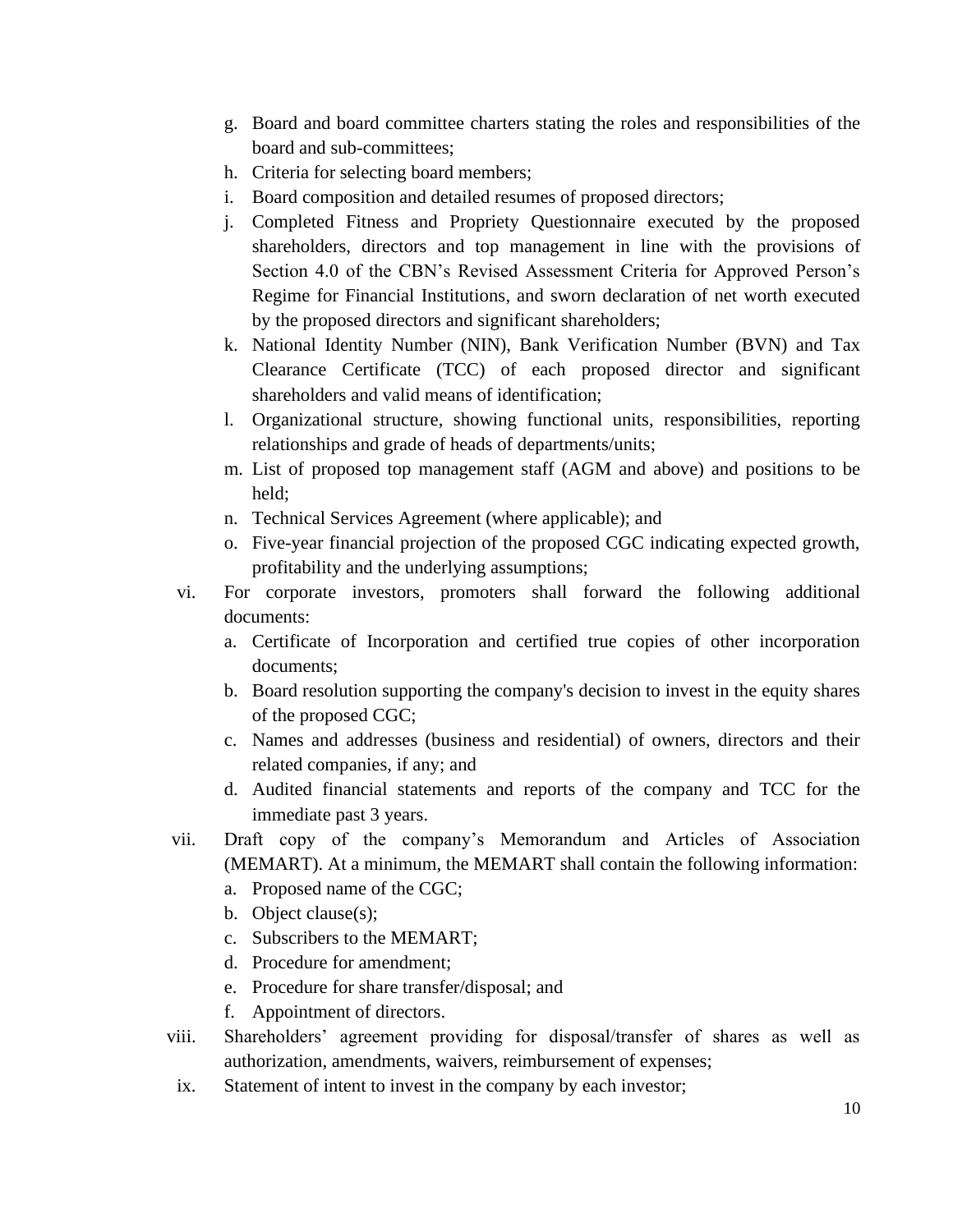- x. Detailed Manuals and Policies, particularly:
	- a. Manual of Operations which;
		- i. Guarantees products that the CGC shall offer, including the terms and conditions for assigning such guarantees and actuarial standards used to manage risk inherent in the products;
		- ii. Specifies the underwriting criteria to be applied in evaluating applications for guarantees;
	- iii. Specifies the standards and criteria for issuing the guarantee, the portability of the guarantee and method of payment for securing the guarantee;
	- iv. States the standards and criteria for pricing of the CGC's products;
	- v. Conforms to the provisions of the Guide to Charges by Banks and Other Financial Institutions in Nigeria; and
	- vi. Contains a Whistle blowing policy;
	- b. Financial Management Policy that highlights the CGC's policies and procedures, and systems of internal controls. The Policy should include, at a minimum:
		- i. Accounting policies and principles;
		- ii. Roles and responsibilities of the senior management officials responsible for financial management;
		- iii. Treasury operations;
		- iv. Financial record keeping and reporting; and
		- v. Auditing and periodic testing of internal controls.
	- c. Anti-Money Laundering and Combating Financing of Terrorism (AML/CFT) Policy;
	- d. Enterprise Risk Management (ERM) Framework; and
	- e. Code of Ethics and Business Conduct that specifies the acceptable standards of conduct for the CGC's employees, officers and directors. This should also provide guidance on conflicts of interest, self-dealing and any other types of impropriety. Every director and officer of the CGC shall be required to sign the Code of Ethics and Business Conduct.
- 2.1.2 Following the receipt of an application with complete and satisfactory documentation, the CBN shall verify the capital contributions of the promoters of the CGC.
- 2.1.3 Where the CBN is satisfied with the capital contribution of the promoters, it shall issue an Approval-in-Principle (AIP) to the promoters of the CGC.
- 2.1.4 In all cases, the CBN shall communicate its decision to the promoters within 90 days of receipt of the application.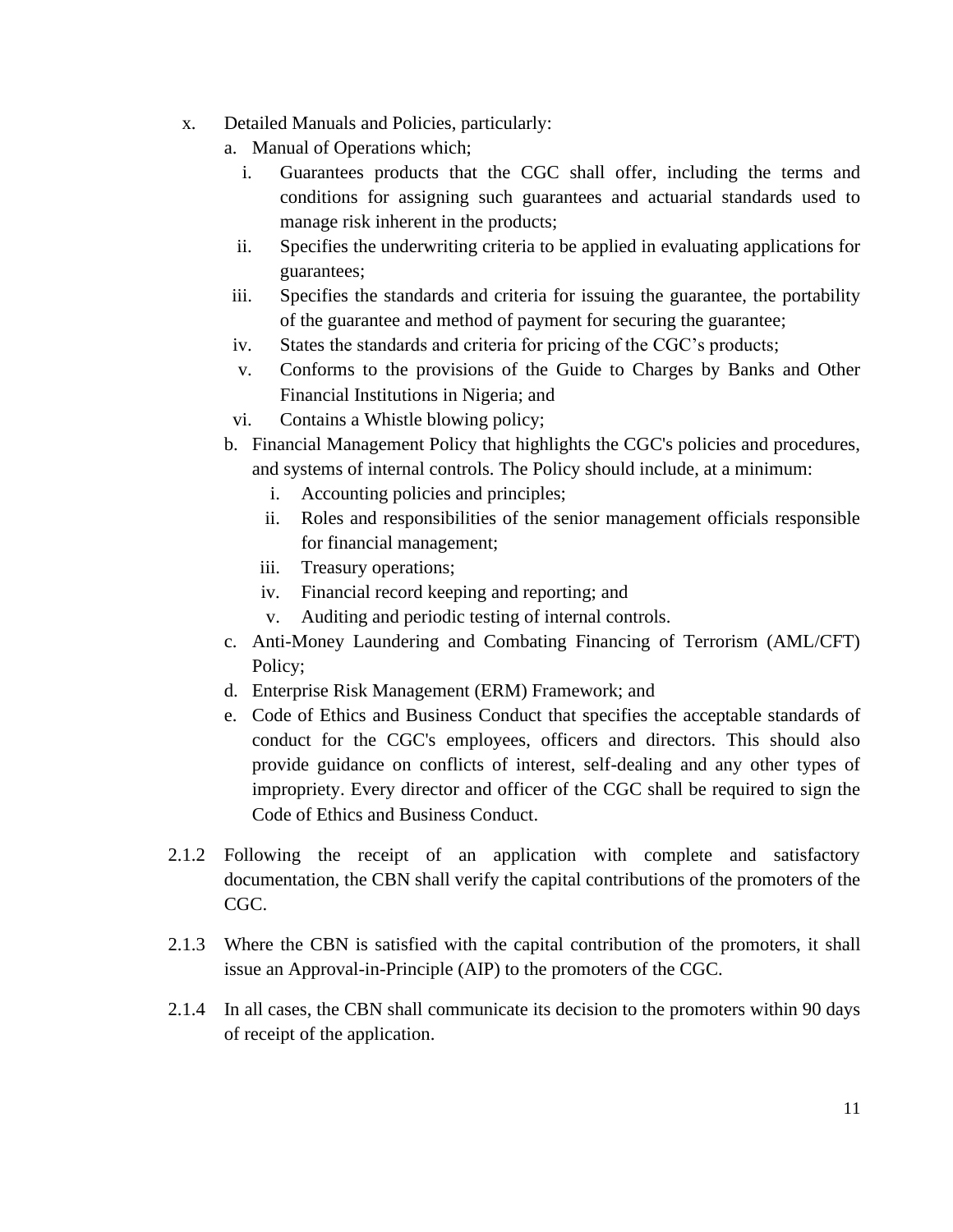2.1.5 The proposed CGC shall not incorporate or register its name with the Corporate Affairs Commission (CAC) until an AIP has been obtained from the CBN, a copy of which shall be presented to the CAC for the registration.

# <span id="page-12-0"></span>**2.2 Requirements for Granting of Final License**

Not later than six (6) months after obtaining the AIP, the promoters of a proposed CGC shall submit an application for the grant of a final licence to the CBN. The application shall be accompanied with the following:

- i. Non-refundable licensing fee of  $\mathbb{N}1,000,000.00$  (One Million Naira) only, or such amount as may be prescribed by the CBN, in bank draft payable to the CBN or CGC Application and Licensing Account;
- ii. Certified True Copy (CTC) of Certificate of Incorporation of the CGC;
- iii. CTC of MEMART;
- iv. CTC of Form CAC 1.1(application for registration of company);
- v. Evidence of payment of Stamp Duties;
- vi. Evidence of location of Head Office (rented or owned) for the takeoff of the business;
- vii. Schedule of changes, if any, in the Board and Shareholding after the grant of AIP;
- viii. Evidence of ability to meet technical requirements and provision of modern infrastructural facilities such as office equipment, computers, telecommunications, to perform the CGC's operations and meet CBN and other regulatory requirements;
- ix. Copies of letters of offer and acceptance of employment in respect of the management team;
- x. Detailed resumes of top management staff stating qualification (including photocopies of academic and professional credentials), experience, and records of accomplishments, their BVN, TCC for the last three years and valid means of identification;
- xi. Completed Fitness and Propriety Questionnaire; and sworn declaration of net worth executed by top management staff;
- xii. Internal Control Policy;
- xiii. Business Continuity Plan;
- xiv. Comprehensive plan on the commencement of the CGC's operations with milestones and timelines; and
- xv. Board and staff training program.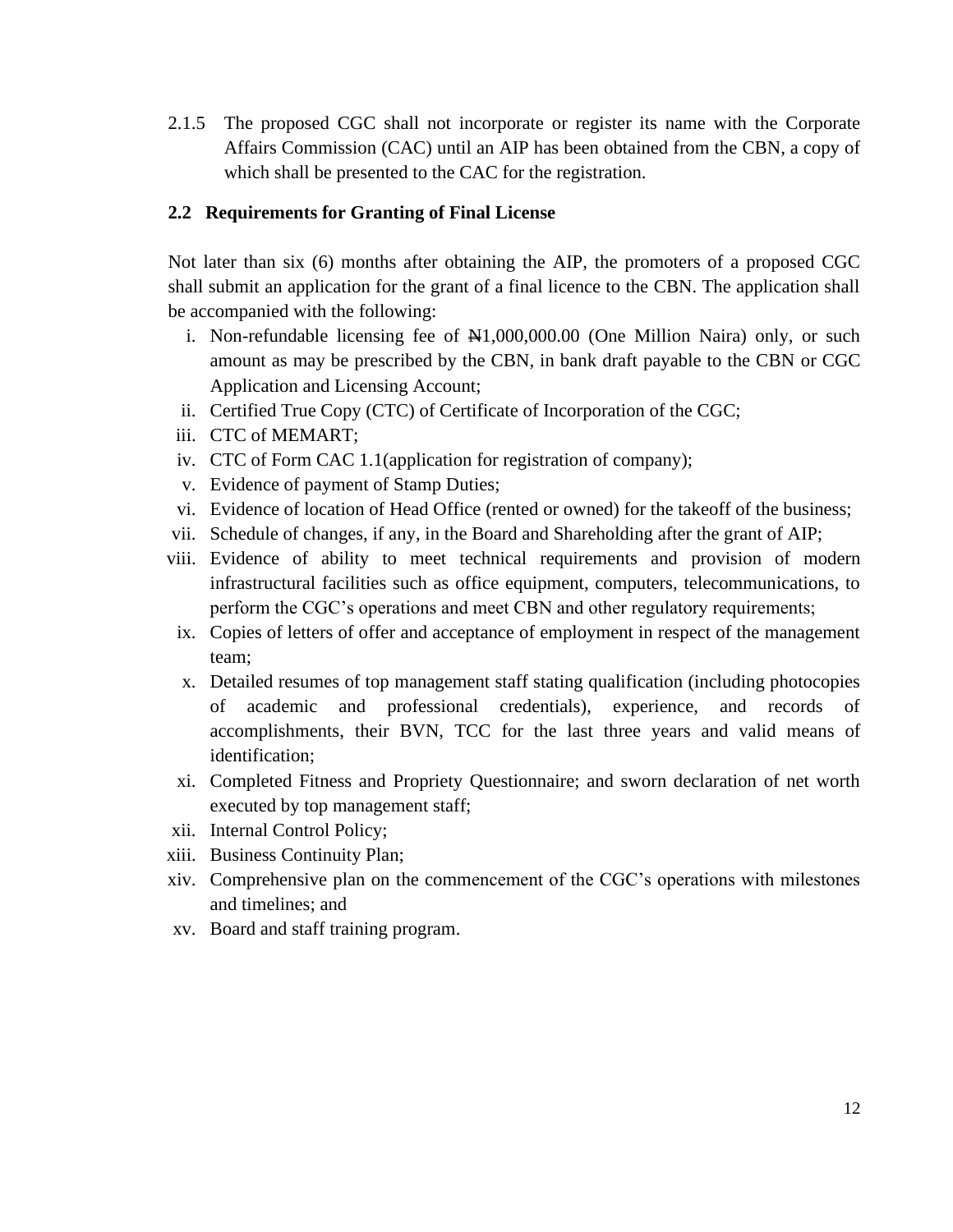# <span id="page-13-0"></span>**2.3 Conduct of Pre-Licensing Inspection**

As a requirement for the grant of final licence, the CBN shall conduct an inspection of the premises and facilities of the proposed CGC to, amongst others:

- a. Check the physical structure of the office building and infrastructure provided for take-off of the CGC;
- b. Sight the original copies of the documents submitted in support of the application for license;
- c. Meet with the Board and Management team whose resumes had earlier been submitted to the CBN; and

# <span id="page-13-1"></span>**2.4 Requirements for Commencement of Operations**

The CGC shall, through a letter, inform the CBN of its readiness to commence operations and such information shall be accompanied by one copy of each of the following:

- i. Shareholders' Register;
- ii. Copy of share certificate issued to each investor;
- iii. Opening statement of affairs signed by at least two directors and auditors;
- iv. Enterprise Risk Management Framework (ERMF);
- v. Internal control policy; and
- vi. Minutes of pre-commencement board meeting.

# <span id="page-13-2"></span>**2.5 Post-Commencement Requirements**

# A CGC shall:

- i. Comply with the requirements incidental to the authorization to perform its operations as stipulated by the CBN from time to time;
- ii. Comply with all guidelines and regulations issued by the CBN;
- iii. Maintain an adequate accounting system and keep records that capture information which reflect the financial condition of the CGC;
- iv. Maintain an unimpaired minimum regulatory capital at all times; and
- v. Notify CBN upon commencement of operations.

# <span id="page-13-3"></span>**2.6 Financial Requirements**

The financial conditions which may be varied as the CBN considers necessary are as follows:

- i. Minimum share capital:  $\text{\#}10,000,000,000$  (Ten Billion Naira);
- ii. Non-refundable application fee:  $\mathbb{H}100,000$  (One Hundred Thousand Naira);
- iii. Non-refundable licensing fee:  $\mathbb{N}1,000,000$  (One Million Naira); and
- iv. Change of name fee: N50,000 (Fifty Thousand Naira).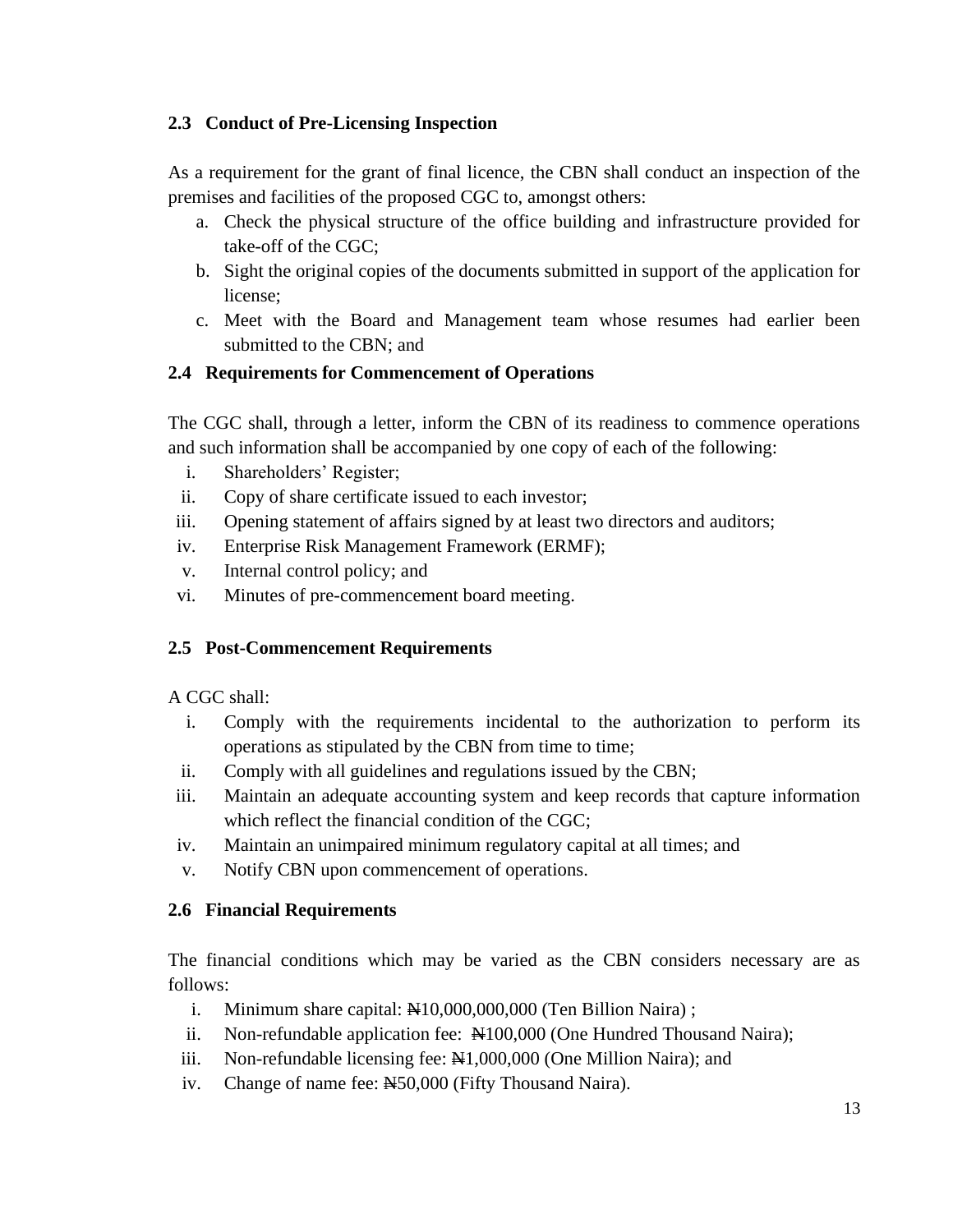# <span id="page-14-0"></span>**3.0 RESPONSIBILITIES OF STAKEHOLDERS**

# <span id="page-14-1"></span>**3.1 MSMEs Roles/Responsibility**

## 3.1.1 **The roles/responsibilities of MSMEs are to:**

- i. Have basic understanding of a Credit Guarantee Scheme before entering into agreements;
- ii. Apply and obtain a guarantee directly or through the lending PFI from a CGC licensed by the CBN.
- iii. Ensure full discharge of their obligations as at when due;
- iv. Have understanding of all conditions relating to repayment, including monthly, quarterly or other periodic repayment plans as agreed.
- v. Have understanding of their rights in the event of early liquidation of the facility; and
- vi. Have understanding of all sanctions in the event of default.

# <span id="page-14-2"></span>**3.2 Roles/Responsibilities of the Participating Financial Institutions**

- 3.2.1 The PFIs shall:
	- i. Receive and appraise loan applications submitted by its customers;
	- ii. Apply for and obtain, with the consent of the MSME, a guarantee from only CGCs licensed by the CBN for any eligible loan;
- iii. Sensitize their customers on the CGC Scheme;
- iv. Monitor the performance of all exposures to obligors guaranteed during the guarantee period;
- v. Register all eligible moveable assets with the National Collateral Registry
- vi. Take the lead in the recovery of guaranteed sums from defaulting obligors post claim payment;
- vii. Post claim payment, realise all collaterals used to secure MSME loans and apply the proceeds as stipulated in the relevant contracts; and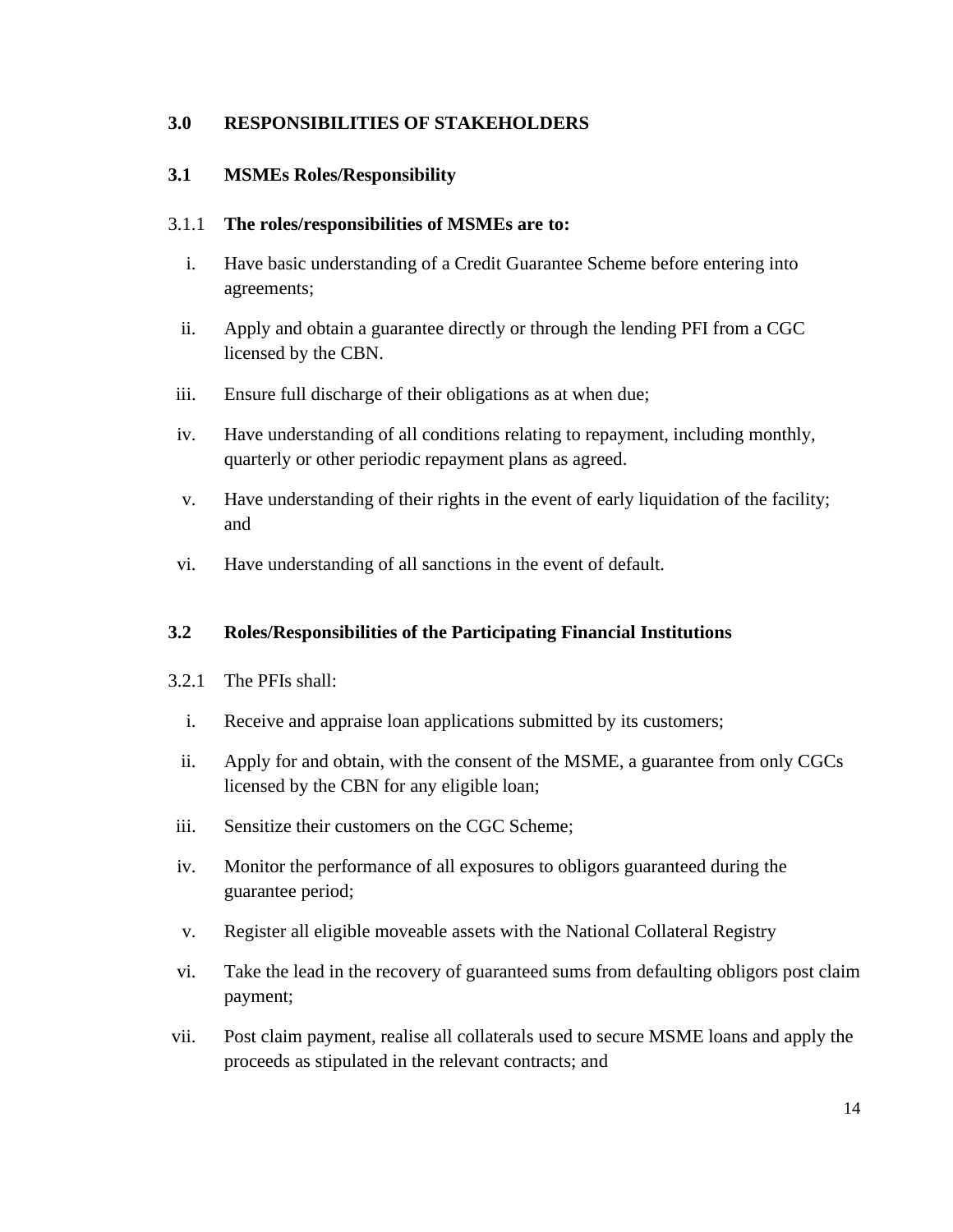viii. Render periodic returns as may be specified by the CBN from time to time.

# <span id="page-15-0"></span>**3.3. Credit Guarantee Company**

- 3.3.1 The Credit Guarantee Company shall:
	- i. Provide credit guarantees for MSME loans from eligible PFIs;
	- ii. Pay claims on default by obligors in line with the contract terms and the general provisions of the Guidelines;
- iii. Collaborate with PFI to recover the guaranteed sum from defaulting borrowers postclaims payment;
- iv. Provide advisory support to PFIs on guarantee matters; and
- v. Ensure that the PFIs adhere to the terms of disbursement of loans to MSME, especially with regards to loans with fixed business circles.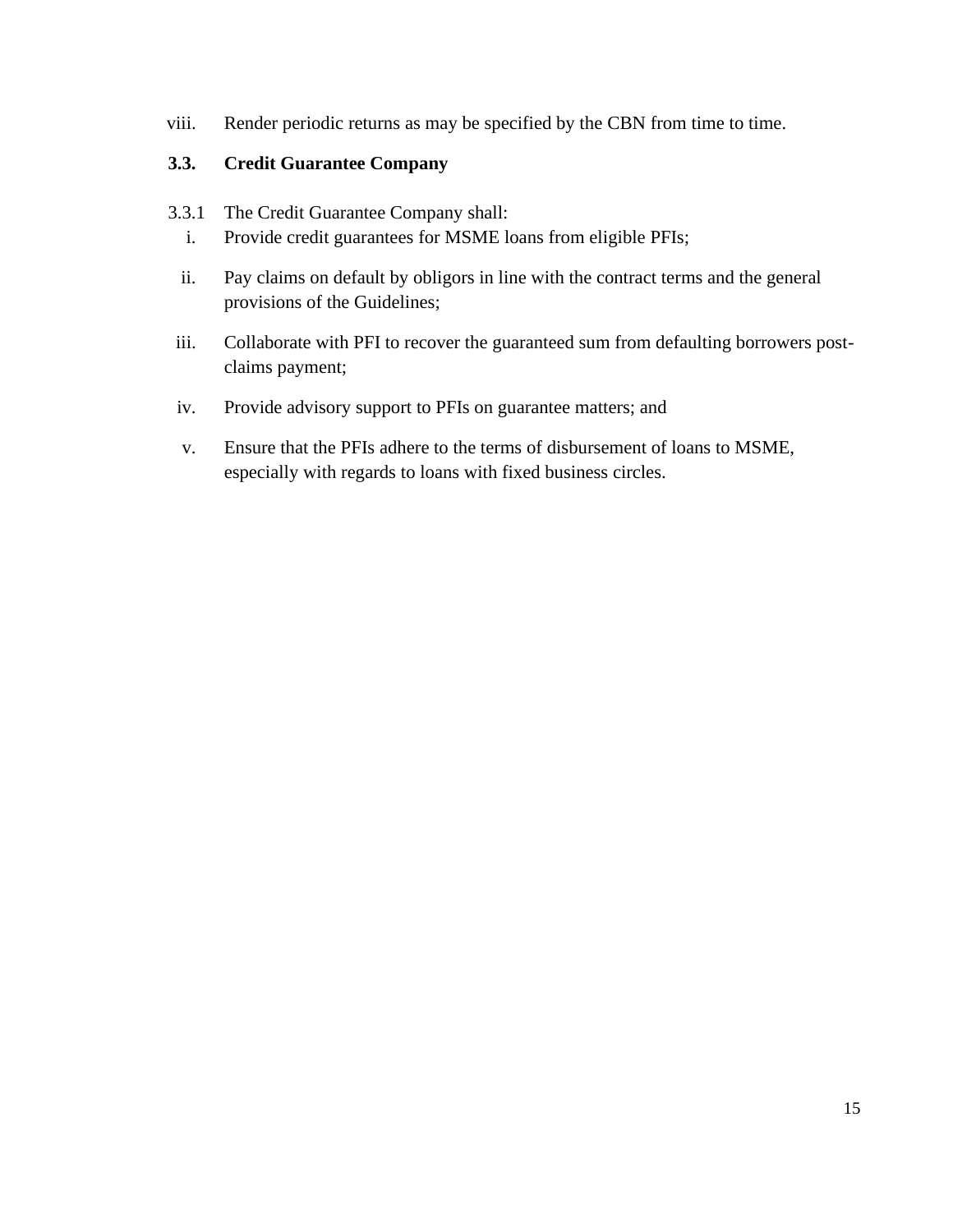#### <span id="page-16-0"></span>**4.0 CORPORATE GOVERNANCE REQUIREMENTS**

#### <span id="page-16-1"></span>**4.1 Responsibilities of the Board**

- 4.1.1 The Board shall be accountable and responsible for the performance and affairs of the CGC. Specifically, and in line with the provisions of the Companies and Allied Matters Act (CAMA) 2020, directors owe the CGC a duty of care and loyalty to act in the interest of the CGC's shareholders and other stakeholders.
- 4.1.2 Members of the Board are jointly and severally liable for the activities of the CGC.
- 4.1.3 The Board shall define and document the CGC's strategic goals, approve its long and short-term business strategies and monitor their implementation by management.
- 4.1.4 The Board shall ensure that its human, material and financial resources are effectively deployed towards the attainment of set goals of the CGC.
- 3.1.5 The Board shall appoint the Managing Director/Chief Executive Officer (MD/CEO) as well as top management staff and establish a framework for delegation of authority in the CGC, which shall comply with extant regulations issued by the CBN from time to time.
- 3.1.6 The Board shall establish and monitor agreed performance targets for the management.
- 4.1.7 The Board shall set limits of authority, specifying the threshold for large transactions which it must pre-approve.
- 4.1.8 The Board shall ensure that a succession plan is in place for the MD/CEO, executive directors and management staff of the CGC.
- 4.1.9 The Board shall consider, approve and monitor the implementation of the CGC's budget, including setting expenditure limits for management and Board Committees.
- 4.1.10 The Board shall establish and approve limits of authority for credit guarantees of the CGC.
- 4.1.11 The Board shall establish and approve limits of authority for settlement of claims by the CGC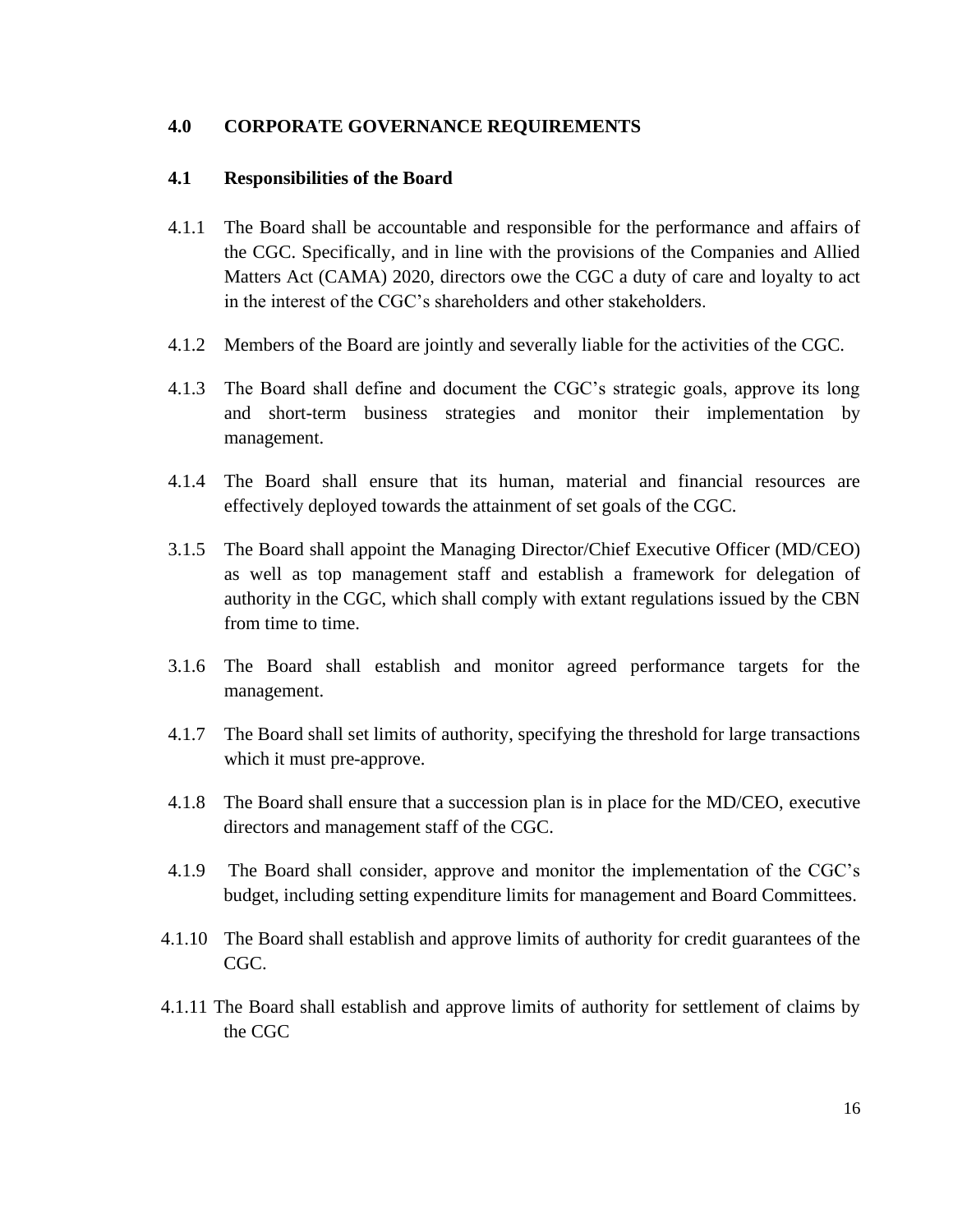- 4.1.12 The Board shall ensure strict adherence to the Code of Conduct for Directors of Banks and Other Financial Institutions in Nigeria.
- 4.1.13 The Board shall ensure sound risk management practices are observed by the CGC.

## <span id="page-17-0"></span>**4.2 Composition and Size of the Board**

- 4.2.1 The minimum and maximum number of directors on the boards of CGCs shall be seven (7) and eleven (11), respectively.
- 4.2.2 At least one (1) member of the Board, other than the executive directors, shall be required to have banking or related financial industry experience.
- 4.23 At least one (1) member of the Board, other than the executive directors, shall be required to have actuarial or related experience.
- 4.2.4 The Board shall consist of executive and non-executive directors. The number of non-executive directors shall be more than that of executive directors.
- 4.2.5 The Board of a CGC shall consist of a minimum of one (1) independent nonexecutive director.

#### <span id="page-17-1"></span>**4.3 Separation of Powers**

- 4.3.1 The positions of the Board Chairman and the MD/CEO shall be separate. No one person shall combine the two positions in any CGC at the same time. No executive Vice Chairman shall be allowed in the Board structure.
- 4.3.2 Where the CGC is a member of a holding company, not more than two family members shall be allowed to serve on the boards of the CGC and the holding company. The expression 'family' includes director's, spouse, parents, children, siblings, cousins, uncles, aunts, nephews, nieces and in-laws.
- 4.3.3 No two members of a family shall occupy the positions of Chairman and MD/CEO or executive director of the CGC.

#### <span id="page-17-2"></span>**4.4 Appointment and Tenure**

- 4.4.1 Members of the board of directors shall be appointed by the shareholders and approved by the CBN.
- 4.4.2 To qualify for the position of a non-executive director, the nominee shall not be an employee of a bank or other financial institution except where the nominee is an employee of the CGC's parent institution.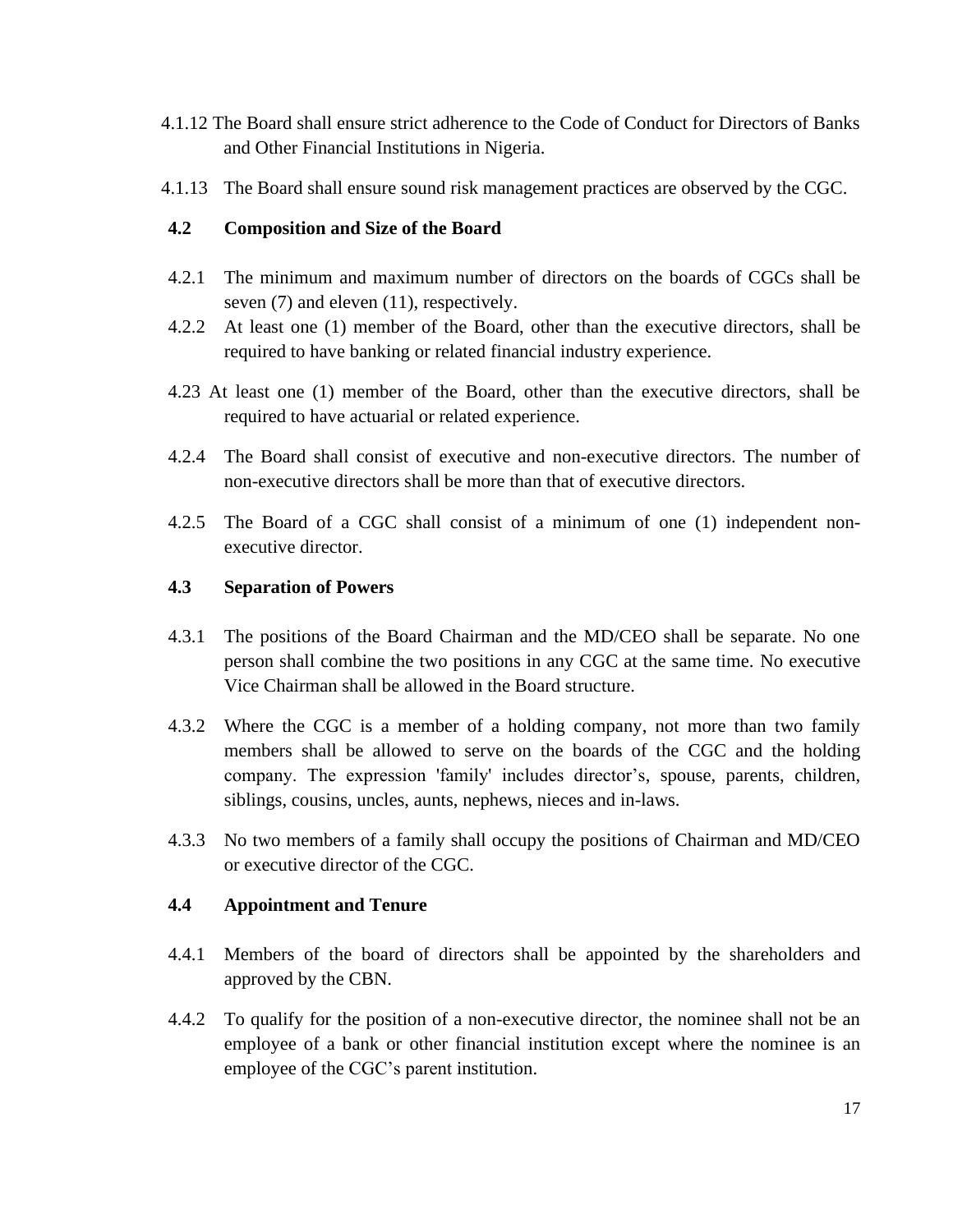- 4.4.3 The procedure for appointment to the Board shall be formal, transparent and documented in the Board Charter.
- 4.4.4 The appointment to the Board of CGCs shall be in line with extant regulations issued by the CBN from time to time.
- 4.4.5 The track record of appointees shall be an additional eligibility requirement. Such records shall cover both integrity and past performance, in accordance with extant CBN guidelines.
- 4.4.6 Non-executive directors of CGCs shall serve for a maximum of three (3) terms of four (4) years each.
- 4.4.7 The tenure of the MD/CEO of the CGC shall be in accordance with the terms of engagement, subject to a maximum period of ten (10) years. Such tenure can be broken down into periods not exceeding five (5) years at a time. Any person who has served as MD/CEO for the maximum tenure of ten years shall not qualify for appointment in any capacity in the same CGC until after a period of three (3) years from the expiration of his tenure as MD/CEO.
- 4.4.8 Where the CGC is a member of a Group or is owned by another financial institution, a director in the CGC may be allowed to serve on the Boards of the CGC and its holding company at the same time, provided the aggregate number of directors from the subsidiaries and associates at any point in time shall not exceed 30 per cent of the membership of the BODs of the holding company.
- 4.4.9 To enhance effectiveness, all directors shall have access to corporate information under conditions of confidentiality; undergo training and continuing education and have access to independent professional advice.

# <span id="page-18-0"></span>**4.5 Board Committees**

- 4.5.1 The Board shall at the minimum, establish the following Committees:
	- a. Guarantee Appraisal Committee
	- b. Risk Management Committee;
	- c. Audit Committee; and
	- d. Board Governance and Nominations Committee.
- 4.5.2 The requirement for a Board Audit Committee is without prejudice to the requirements of CAMA 1990 (as amended) on the Statutory Audit Committee which is not a Board Committee.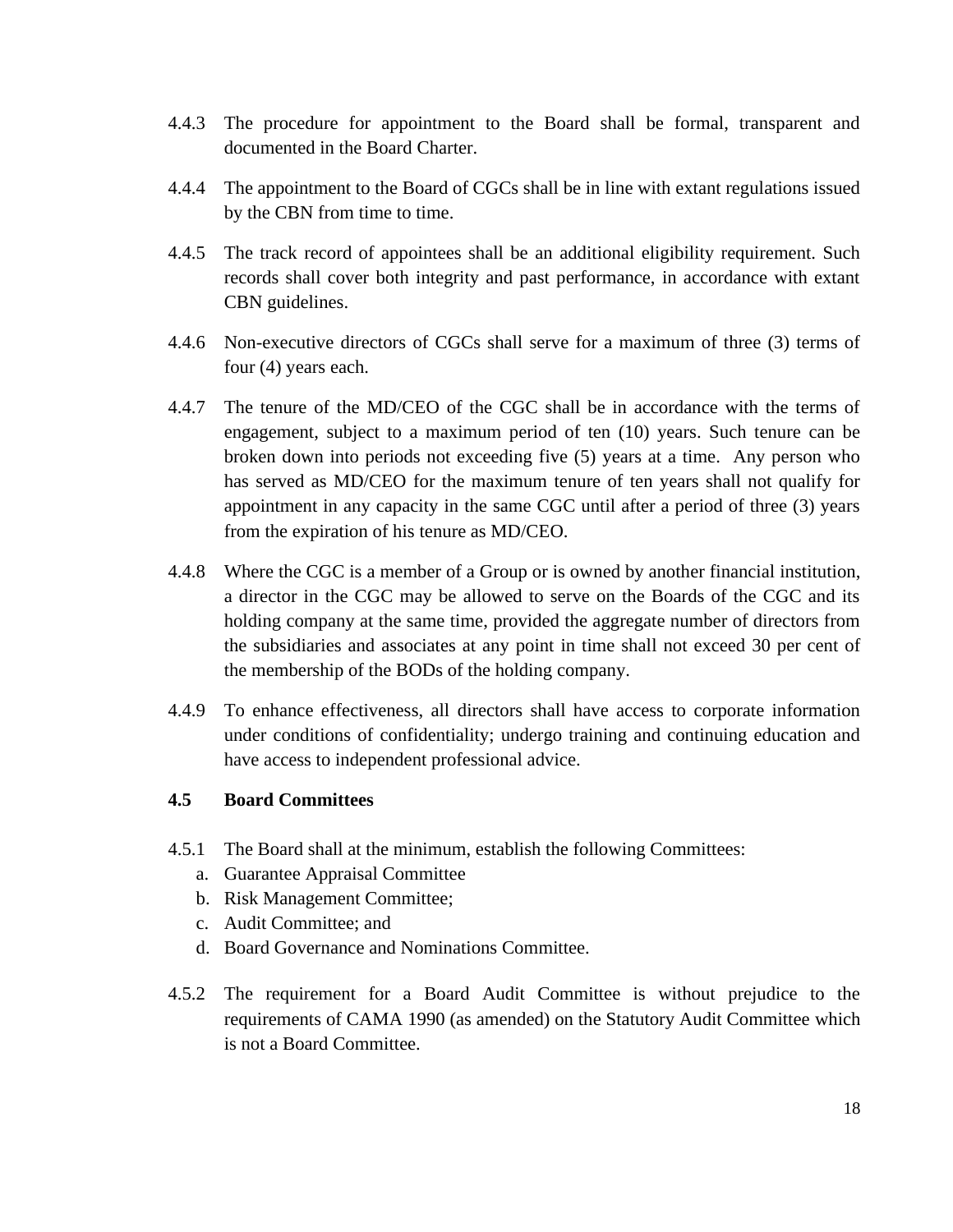- 4.5.3 Each CGC shall have a Chief Risk Officer and Chief Internal Auditor who shall report directly to the Committee(s) responsible for Risk Management and Audit function(s) respectively.
- 4.5.4 Where there is a Remuneration Committee in addition to the four Committees prescribed in Section 4.5.1, the membership shall comprise non-executive directors only. Where the Remuneration and Governance & Nominations Committees are combined, its membership shall be drawn only from non-executive directors.
- 4.5.5 The Remuneration Committee shall make recommendations to the board on the CGC's remuneration policy and structure for all directors and senior management employees.
- 4.5.6 The Board and its Committees shall have a charter to be approved by the CBN. The charter shall be reviewed at least once in three (3) years or as may be determined by the CBN from time to time.
- 4.5.7 The Chairman of the Board shall not be a member of any Board Committee.
- 4.5.8 All Board Committees shall be headed by non-executive directors.
- 4.5.9 The Board Audit Committee shall have unrestricted access to the financial records of the CGC including external auditors' reports.
- 4.5.10 The MD/CEO and other executive directors shall not be members of the Board Audit Committee.
- 4.5.11 The Board shall not replace all members of the Board Audit Committee and external auditors at the same time.

#### <span id="page-19-0"></span>**4.6 Board and Board Committee Meetings**

- 4.6.1 To effectively perform its oversight functions and monitor management's performance, the Board and each of the Board Committees shall meet at least once every quarter.
- 4.6.2 Minutes of meetings of the Board and Board Committees shall be properly written in English language, adopted and signed off by the Board or Committee Chairman (as the case may be) and Secretary, pasted in the minutes book and domiciled at the CGC's Head Office.
- 4.6.3 Every Director shall attend all meetings of the Board and Board Committees in which he is a member. To qualify for re-election, a Director must have attended at least two-thirds of all Board and Board Committee meetings in each financial year.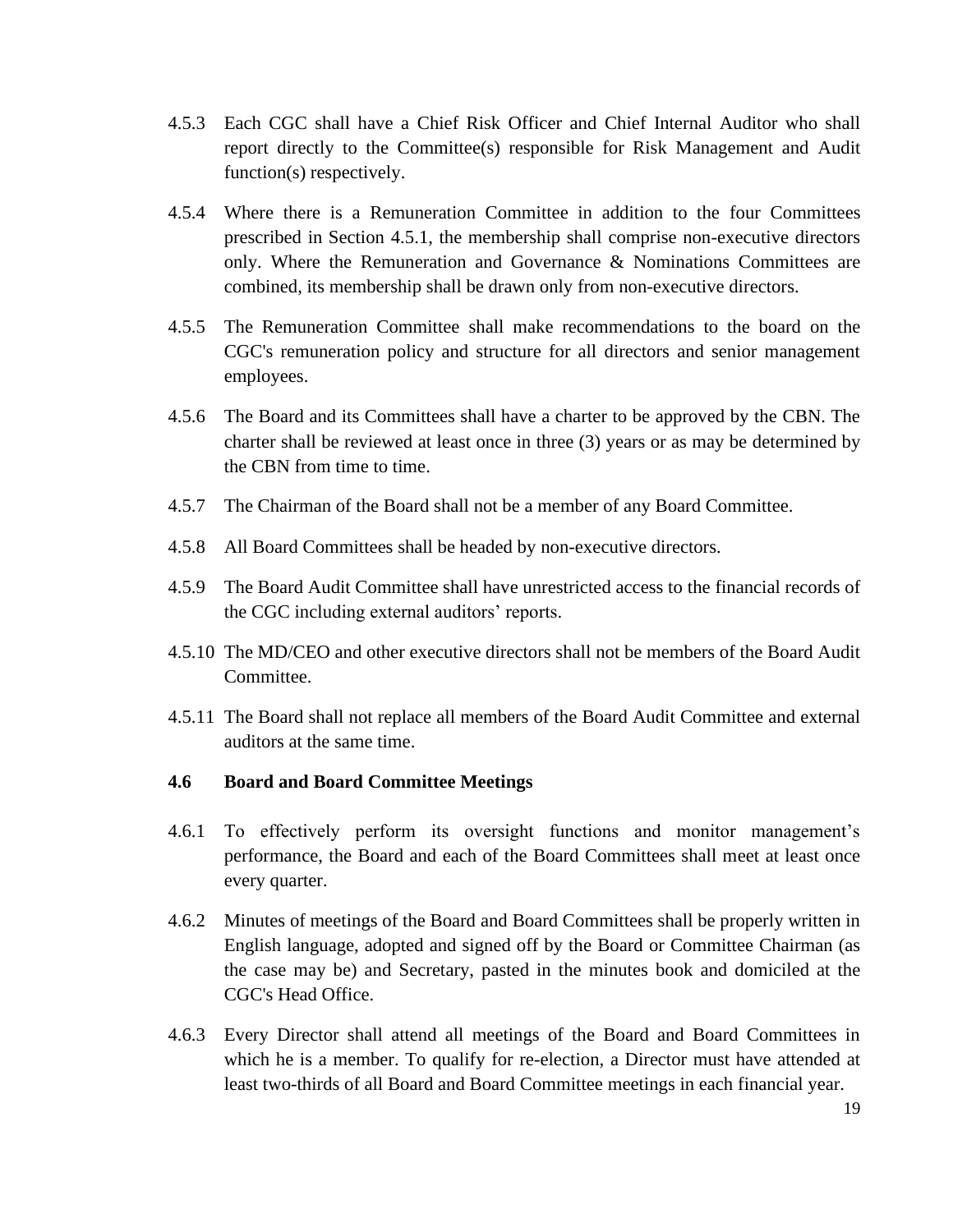- 3.6.4 Board and Board Committee meetings shall be deemed to be duly constituted where two-thirds of members are present, provided that a majority of directors at the meeting are non-executive directors.
- 4.6.5 The Board shall disclose, in the Corporate Governance section of the Annual Report, the total number of Board and Board Committee meetings held in the financial year and attendance by each director.

## <span id="page-20-0"></span>**4.7 Remuneration**

- 4.7.1 CGCs shall align executive and Board remuneration with the long-term interests of their institutions and their shareholders.
- 4.7.2 Levels of remuneration should not be excessive but sufficient to attract, retain and motivate executive officers, management and members of staff of the CGC.
- 4.7.3 Where remuneration is linked to performance, it shall be designed in such a way as to prevent excessive risk taking.
- 4.7.4 A CGC shall have a remuneration policy put in place by the board of directors, which shall be disclosed to the shareholders in the annual report.
- 4.7.5 The MD/CEO and other executive directors shall not receive sitting allowances and Directors' fees.
- 4.7.6 Non-Executive Directors' remuneration shall be limited to directors' fees, sitting allowances for Board and Board Committee meetings and reimbursable travel and hotel expenses. Non-Executive Directors shall not receive salaries and benefits, whether in cash or in kind, other than these.
- 4.7.7 Where share options are adopted as part of executive remuneration or compensation, the Board shall ensure that the stock options are not priced at a discount except with the prior authorization of the relevant regulatory agencies.
- 4.7.8 Share options shall be tied to performance and subject to the approval of shareholders at AGMs.
- 4.7.9 Share options shall not be exercisable until one year after the expiration of the tenure of the director.
- 4.7.10 CGCs shall disclose in their annual reports, details of the shares held by directors and their related parties.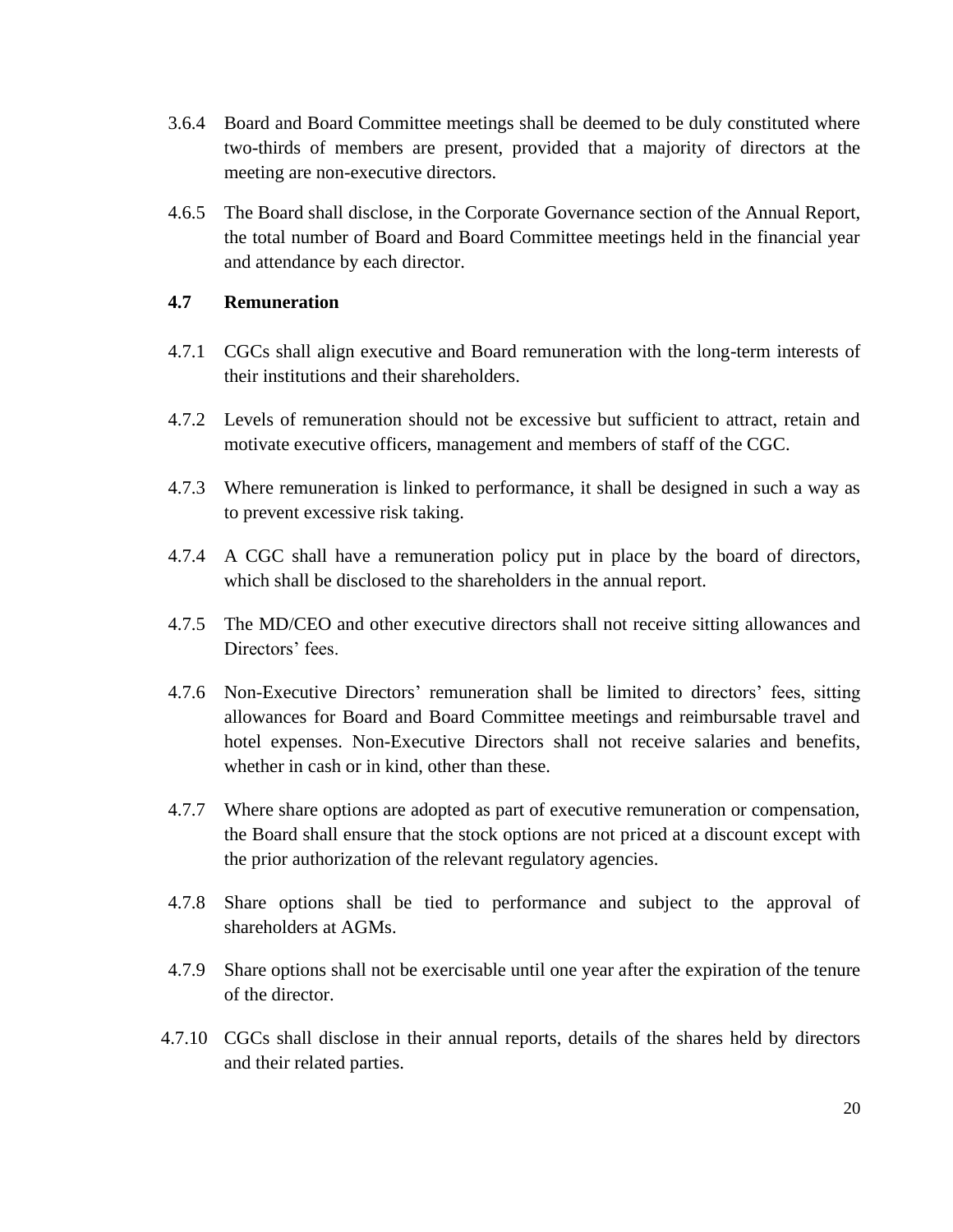## <span id="page-21-0"></span>**4.8 Board Appraisal**

- 4.8.1 There shall be annual Board and Directors' appraisal covering all aspects of the Board's structure, composition, responsibilities, processes, relationships and performance or as may be prescribed by the CBN.
- 4.8.2 The annual Board appraisal shall be conducted by an independent consultant, who shall prepare a report upon conclusion of the appraisal detailing the consultant's assessment of the structure, composition, responsibilities and performance of the board, including the status of any training(s) and capacity building organised for the board within the year.
- 4.8.3 The Board appraisal report shall be presented to shareholders at the AGM and a copy forwarded to the CBN by the independent consultant, not later than 30 days after the AGM is held.

# <span id="page-21-1"></span>**4.9. Minimum Qualifications for Executive Directors**

- 4.9.1 The following minimum qualifications and experience are mandatory for persons who may occupy the positions of MD/CEO or executive directors of the Board:
	- a. A recognized university degree or its equivalent in any discipline, or a professional qualification in banking, finance or other related fields with at least 15 years post qualification experience in banking or related industry of which the person should have held a top management position; and
	- b. Other qualifications or experience that may be considered adequate by the CBN.
- 4.9.2 The appointment of the CGC's Chief Executive Officer shall be subject to the written approval of the CBN.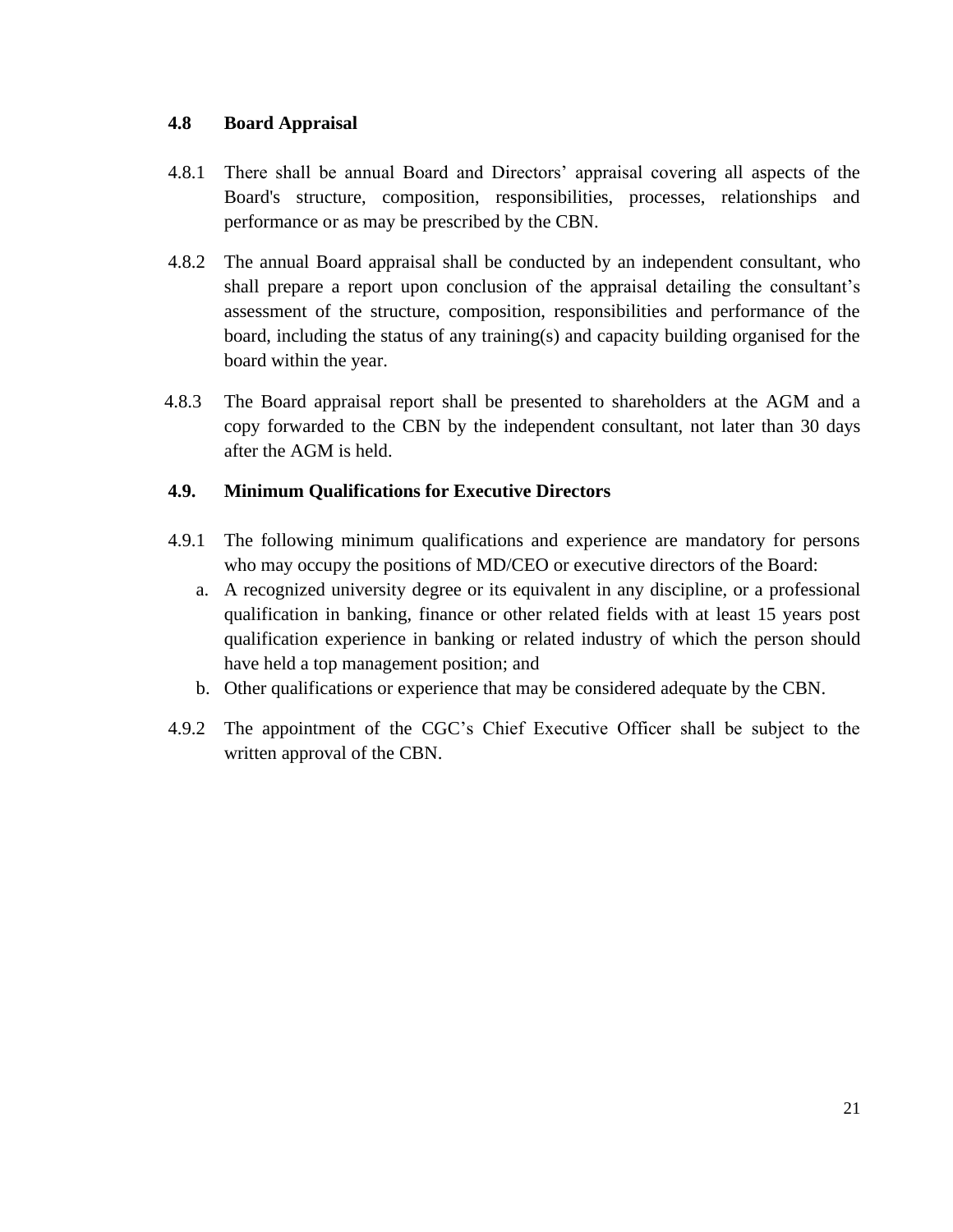# <span id="page-22-0"></span>**5.0 SOURCES OF FUNDS**

The sources of funds for CGCs shall consist of one or more of the following as may be approved by the CBN:

- a. Paid-up share capital;
- b. General reserves;
- c. Long-term loans from international organizations and sponsors;
- d. Funds from development partners;
- e. Loans from governmental bodies;
- f. Preference shares;
- g. Bonds;
- h. Long-term borrowings from individuals and corporates (excluding PFIs);
- i. Grants and donations from sources approved by the CBN; and
- j. Any other source as may be approved by the CBN from time to time.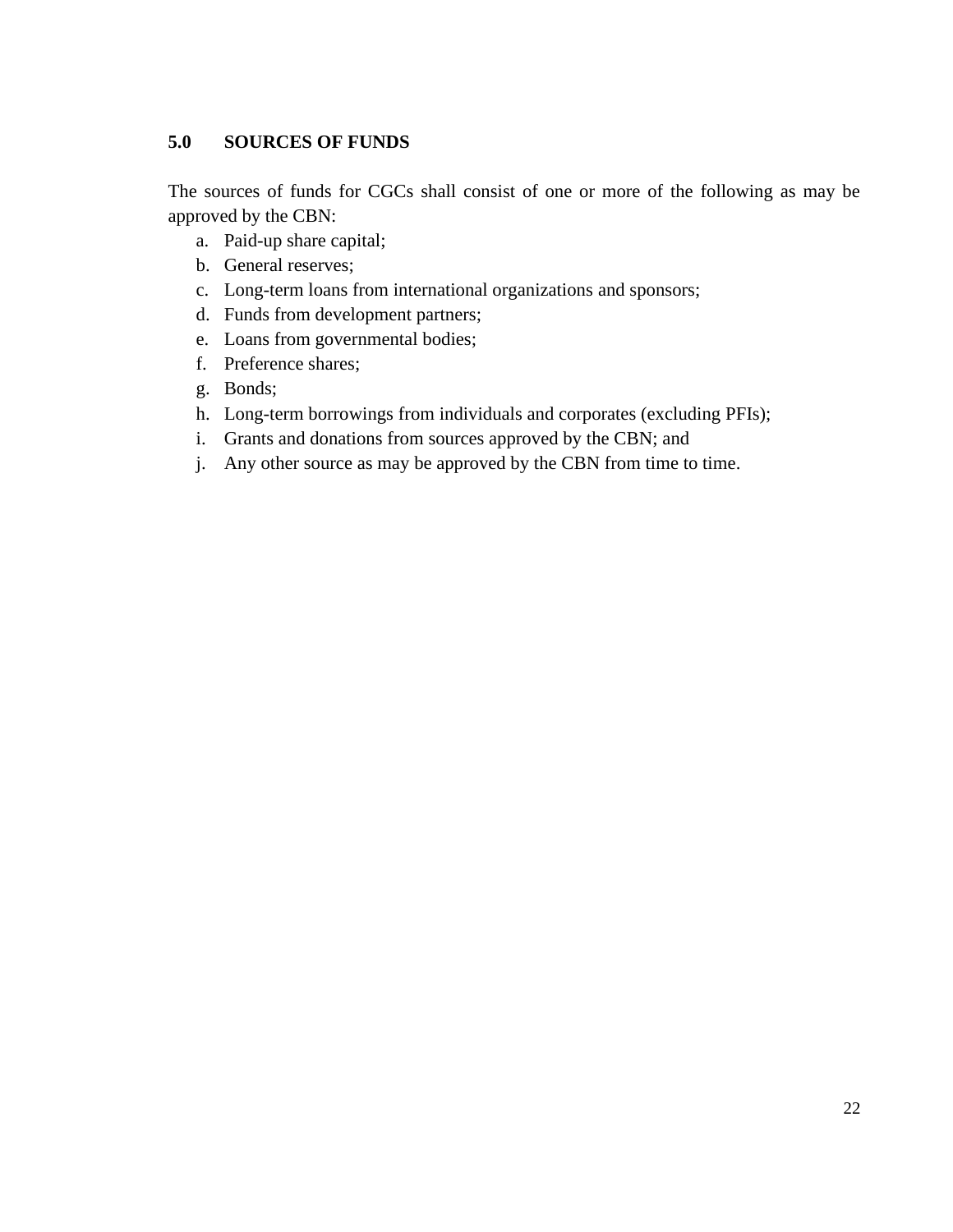## <span id="page-23-0"></span>**6.0 REGULATORY RETURNS**

#### <span id="page-23-1"></span>**6.1 Periodic Returns (Monthly)**

- 6.1.1 In compliance with the provisions of BOFIA 2020, the following monthly returns are to be submitted by every CGC:
	- a. Statement of Financial Position;
	- b. Schedule of Other Assets;
	- c. Schedule of Other Liabilities;
	- d. Statement of Profit or Loss;
	- e. Returns on guarantees granted;
	- f. Returns on crystalized and settled guarantees;
	- g. Schedule of Investments;
	- h. Schedule of balances held with banks;
	- i. Returns on Borrowings;
	- j. Returns on Insider-related interests;
	- k. Returns on Fraud and Forgeries; and
	- l. Other returns as may be specified by the CBN.
- 6.1.2 All monthly returns must reach the Director, Other Financial Institutions Supervision Department (OFISD) not later than the  $5<sup>th</sup>$  day after the end of the reporting month in the format prescribed by the CBN.
- 6.1.3 The MD/CEO and the Chief Compliance Officer [or equivalent] of the CGC shall sign and attach to every return made to the CBN, a declaration of authenticity of its contents.
- 6.1.4 Any CGC which fails to comply with any of the requirements of this section, in respect of each such failure, is guilty of an infraction and liable in line with the provisions of BOFIA 2020.
- 6.1.5 Persistent refusal to submit returns in the prescribed form shall be a ground for revocation of licence in line with the provisions of BOFIA 2020.

#### <span id="page-23-2"></span>**6.2 Financial Statements and Audit**

6.2.1 A CGC shall submit its audited financial statements and the abridged version to the Director, Other Financial Institutions Supervision Department, for consideration before publication, not later than 4 months after the end of its financial year. The report shall be prepared in accordance with the International Financial Reporting Standards (IFRS).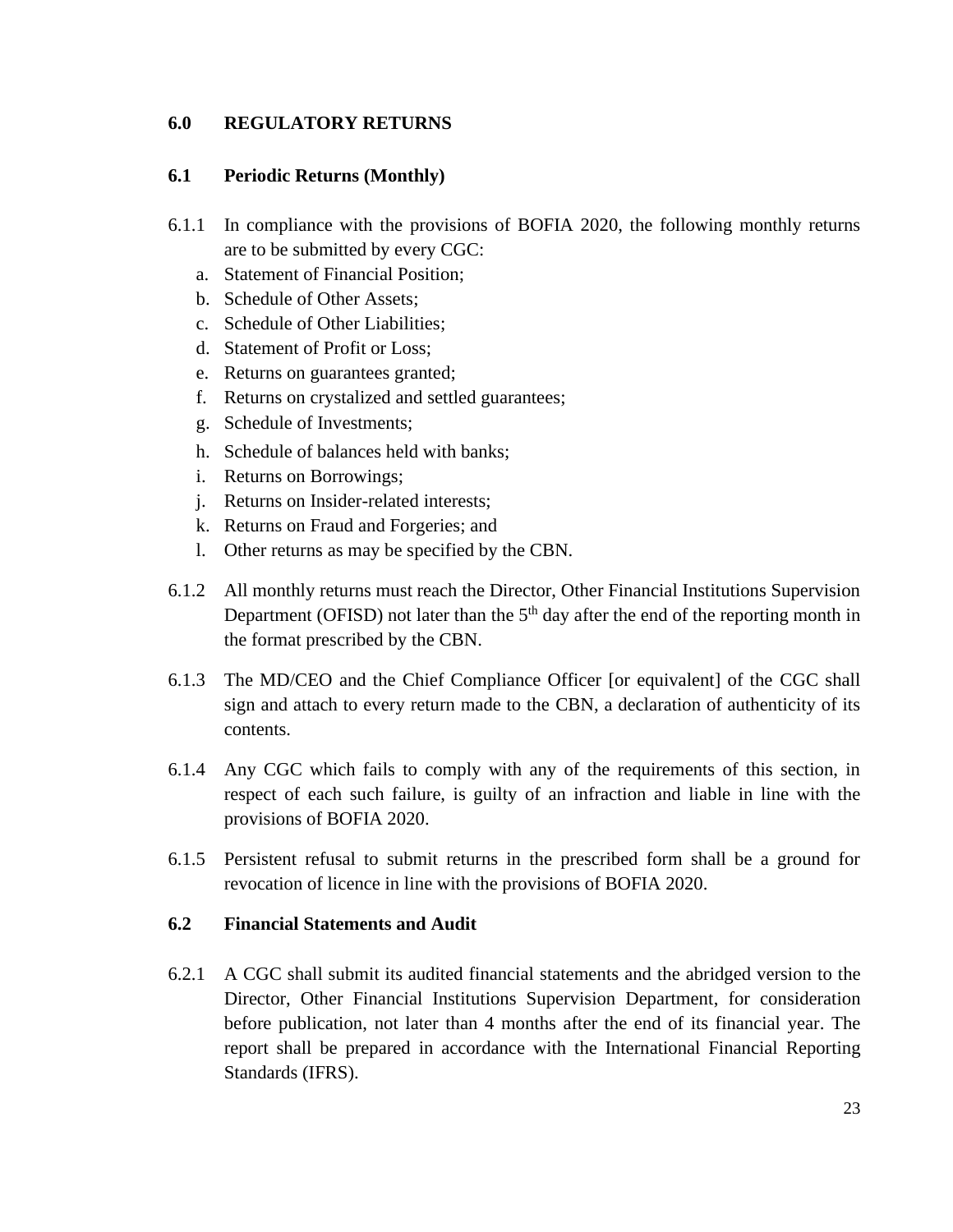- a. Subject to the prior approval in writing of the CBN, a CGC shall not later than 4 months after the end of its financial year:
	- i. Publish its audited financial statements on its website and in a national daily newspaper printed and circulating in Nigeria; and
	- ii. Display the abridged financial statement in a conspicuous position in each of its offices and branches in Nigeria.
- b. Every published financial statement of a CGC shall disclose in detail, penalties paid as a result of contravention of the provisions of BOFIA 2020, policies, circulars and guidelines in force during the financial year in question and the auditor's report shall reflect such contravention(s).
- c. A copy of the newspaper in which the audited financial statements is published shall be forwarded to the Director, Other Financial Institutions Supervision Department, CBN.
- d. No CGC shall hold its AGM without prior written approval by the CBN for the publication of its annual audited financial statements.
- 6.2.2. The External Auditors shall forward to the CBN, a copy of the domestic report (management letter) on the CGC's activities, not later than 3 months after the end of its financial year.
- 6.2.3. A CGC shall, as part of its audited financial statements, include a statement on the effectiveness of the internal control signed off by the Board Chairman, MD/CEO and Chief Financial Officer (CFO).
- 6.2.4. Every annual audited financial statement of the CGC shall contain opinion on the ability of such an institution to continue as a going concern into the foreseeable future as required by the International Auditing Guidelines No. 23 on Going Concern.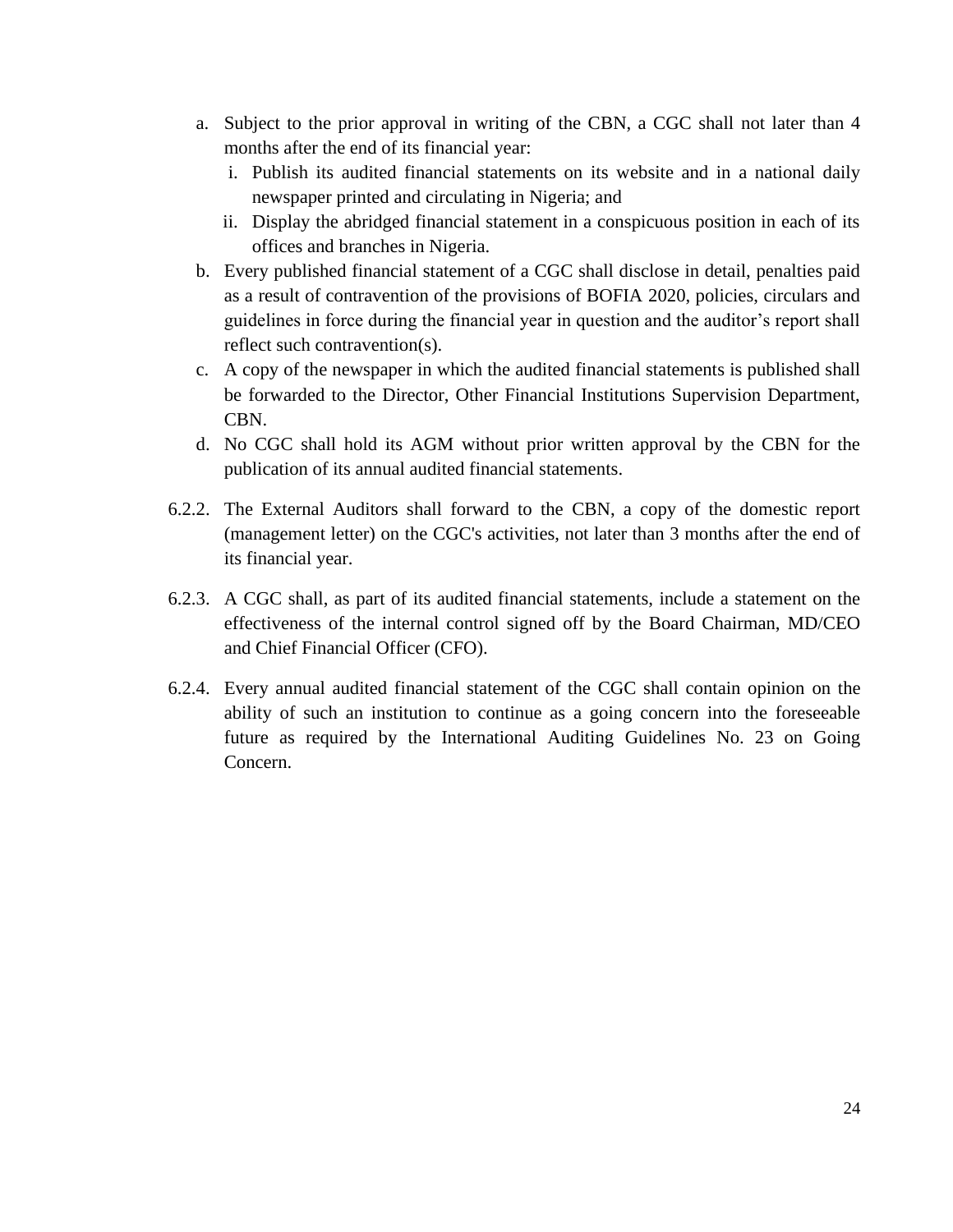# <span id="page-25-0"></span>**7.0 FEES, CHARGES AND COMMISSION**

Fees, charges and commission by a CGC shall follow the applicable Guide to Charges by Banks and Other Financial Institutions, or any other directive as may be specified by the CBN from time to time.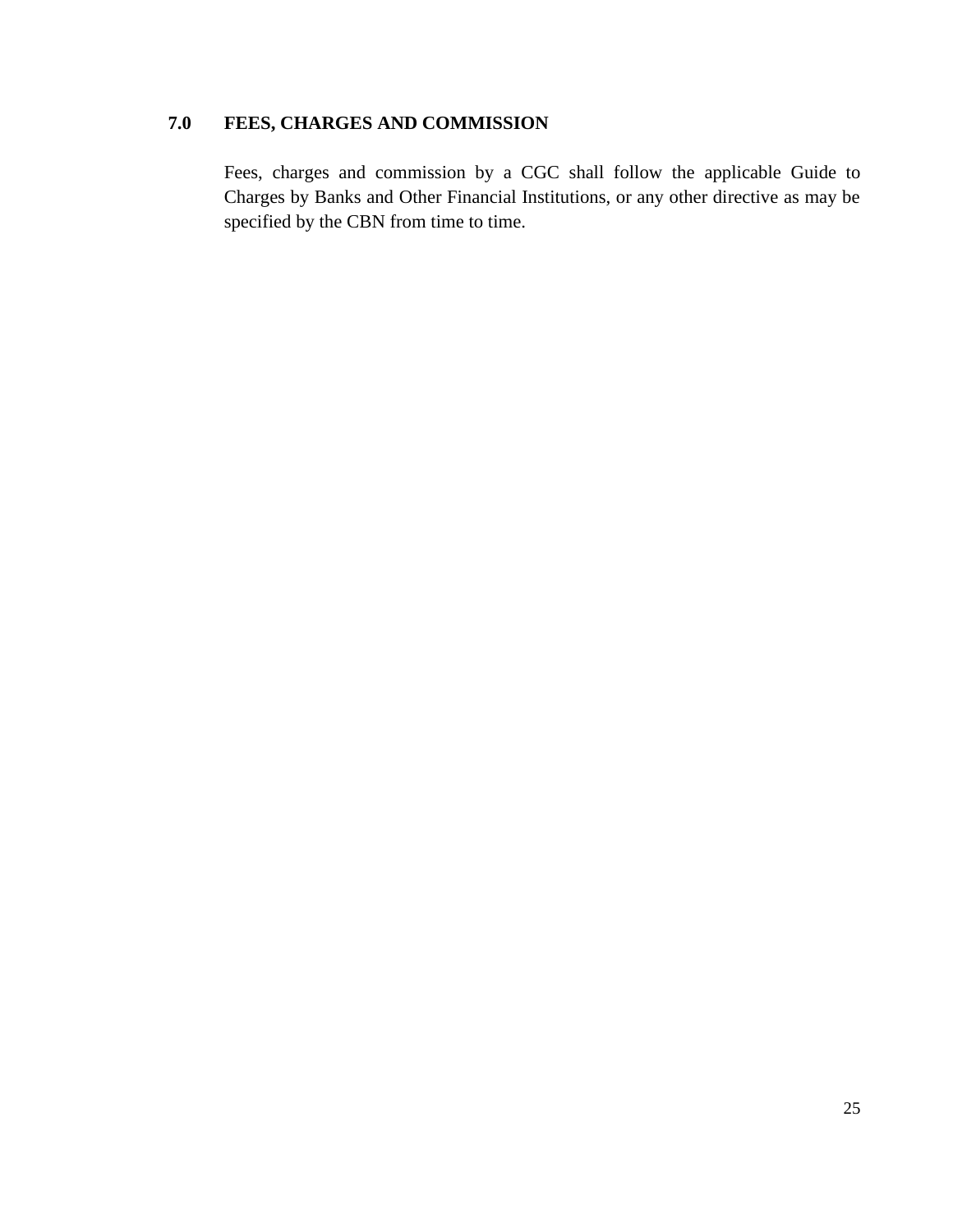# <span id="page-26-0"></span>**8.0 RISK MANAGEMENT POLICY (INCLUDING MANAGEMENT OF CREDIT GUARANTEE RISK)**

- 8.0.1 All CGCs shall be required to develop and document an Enterprise Risk Management Policy (ERMP) which shall be approved by the board of directors. The ERMP shall cover all the risks to which a CGC may be exposed, including:
	- i. Guarantee Risk;
	- ii. Concentration Risk;
	- iii. Liquidity Risk;
	- iv. Operational Risk;
	- v. Legal/ Regulatory Risk; and
	- vi. Market Risk.
- 8.0.2 The ERMP shall be reviewed at least every three years.

# <span id="page-26-1"></span>**8.1 Credit Guarantee Concentration Risk**

- 8.1.1 CGCs shall put in place effective internal policies, systems and controls to identify, measure, monitor, and control their credit guarantee risk concentrations. policies shall be approved by the BODs and shall cover the different forms of credit guarantee risk concentrations to which a CGC may be exposed. Such concentrations include:
	- i. Significant credit guarantee exposures to an individual borrower or group of related borrowers;
	- ii. Credit guarantee exposures to borrowers in the same economic sector or geographic region; and
- iii. Credit guarantee exposures to borrowers whose financial performance is dependent on the same activity or commodity.
- 8.1.2 A CGC's framework for managing credit guarantee risk concentrations shall be clearly documented. Risk limits shall be defined in relation to a CGC's capital, total assets or, where adequate measures exist, its overall risk level.
- 8.1.3 The CGC shall appoint a Chartered Actuary to review the risk profile of the company on an annual basis and provide the company with an actuarial assessment.

# <span id="page-26-2"></span>**8.2 Internal Controls**

8.2.1 A CGC shall have an Internal Audit Unit which shall ensure that the operations of the company conform with the law as well as to its internal rules and regulations.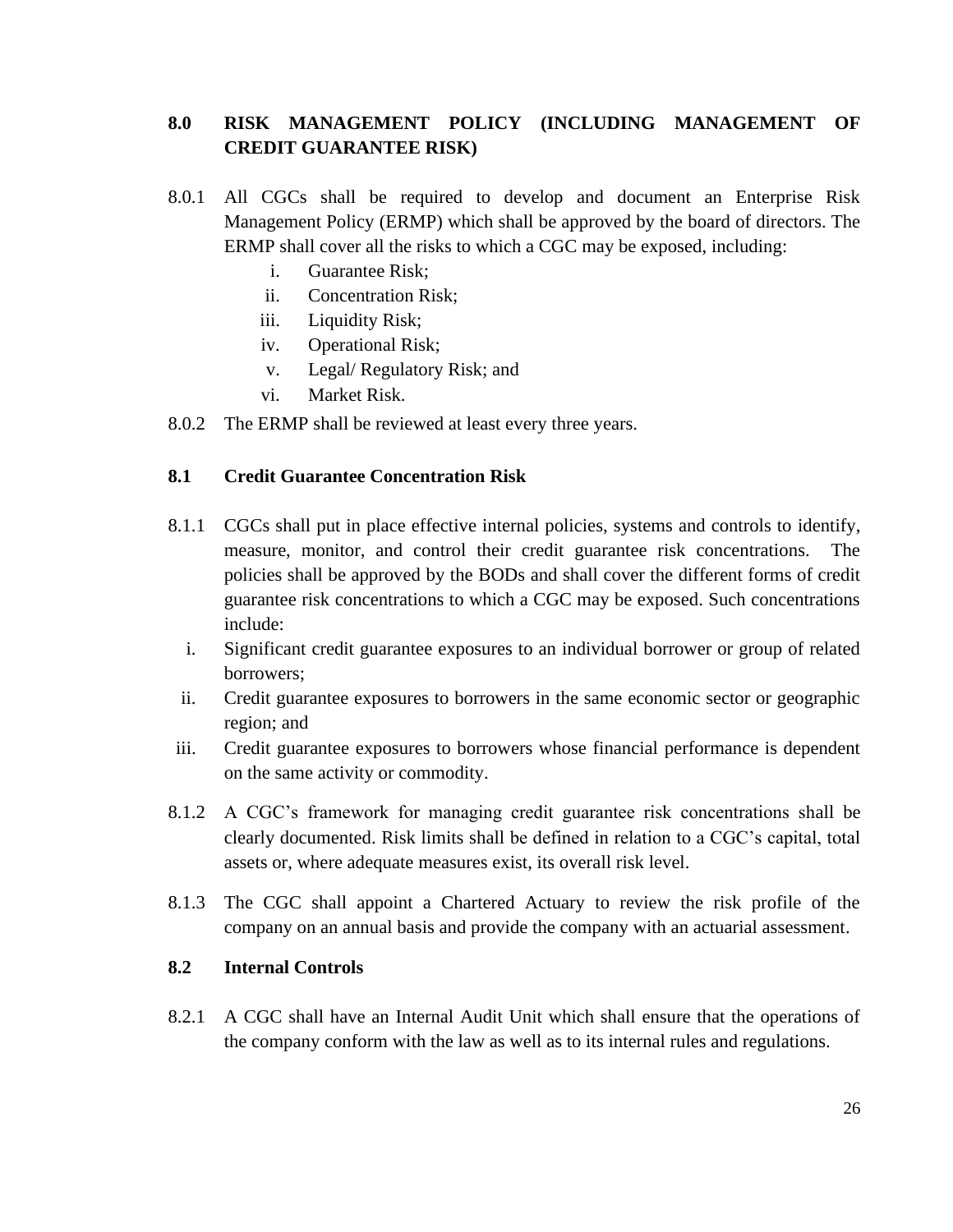8.2.2 CGCs shall implement appropriate controls to ensure strict confidentiality of customer data and information in line with applicable data protection laws.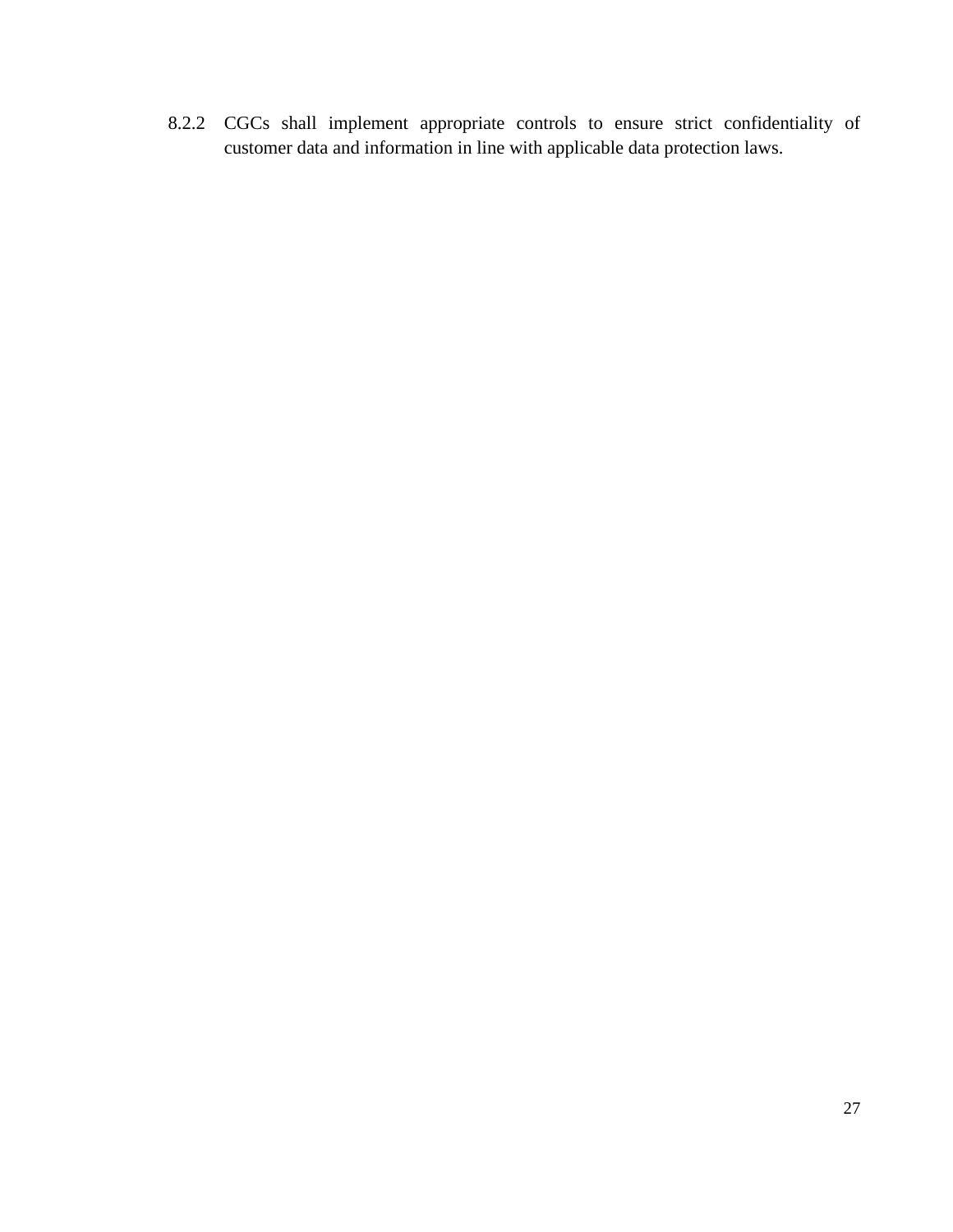# <span id="page-28-0"></span>**9.0 PRUDENTIAL REQUIREMENTS**

- 9.1 Guarantee Coverage: The Guarantee may cover up to a maximum of 75% of the default amount.
- 9.2 The status of default shall be determined in accordance with extant Prudential Guidelines.
- 9.3 After the crystallized guarantee has been settled, the PFI and the CGC shall be required to take all necessary steps to recover the outstanding sum, and the CGC shall be reimbursed to the extent of the recovered sum. The PFI shall lead this process, in line with the provisions of the extant Consumer Protection Regulations (CPR).
- 9.4 The cumulative guarantee liabilities of a CGC shall not exceed ten (10) times of its shareholders' fund unimpaired by losses.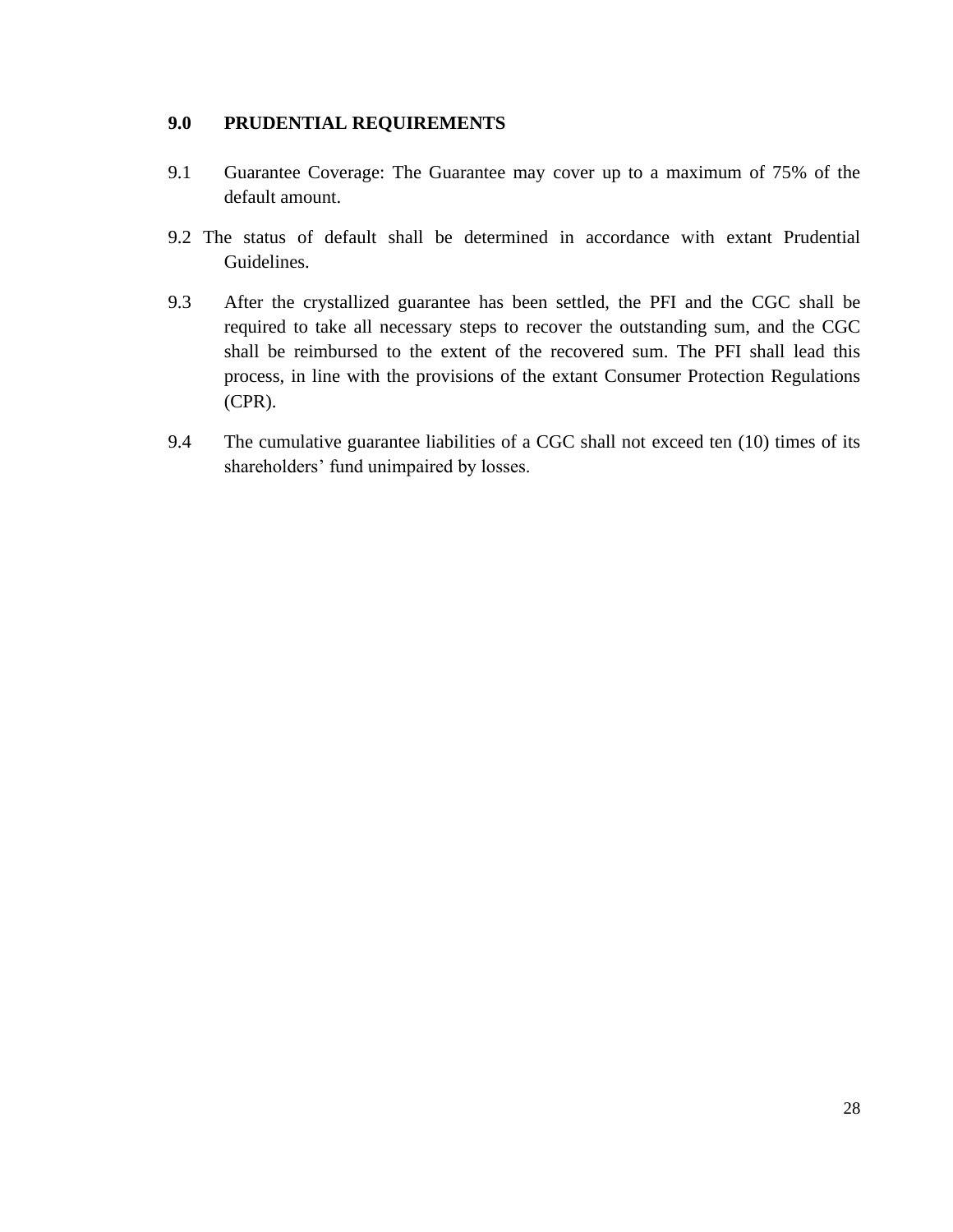#### <span id="page-29-0"></span>**10.0 CAPITAL ADEQUACY REQUIREMENTS**

#### <span id="page-29-1"></span>**10.1 Capital Adequacy Ratio**

- 10.1.1 The CGC shall commence operations with, and maintain at all times, a minimum paid-up capital of Ten Billion Naira  $(\mathbb{H}10,000,000,000,00)$ , or such amount as may be prescribed by the CBN from time to time.
- 10.1.2 The capital adequacy ratio of a CGC shall be measured as the percentage of its shareholders' funds unimpaired by losses to its total risk weighted assets. The minimum Capital Adequacy Ratio (Qualifying Capital/Total Risk Weighted Assets) for CGCs shall be 10 per cent or as may be prescribed by the CBN from time to time.
- 10.1.3 Capital measurement approach for CGCs shall be as prescribed by the CBN from time to time.
- 10.1.4 A CGC shall, at all times, maintain the minimum capital adequacy ratio.
- 10.1.5 The CBN may require a CGC to maintain additional capital as the CBN considers appropriate in respect of other specific risks.
- 10.1.6 Where a CGC fails to meet the minimum Capital Adequacy Ratio, the CGC shall be prohibited from any or all of the following until the required ratio is restored:
	- i. Undertaking further investment;
	- ii. Payment of dividend to shareholders;
	- iii. Opening additional branch(es); and
	- iv. Any other action as may be determined by the CBN.
- 10.1.7 In addition, the CGC shall be required to submit, within a specified period, a recapitalization plan acceptable to the CBN. Failure to comply with the above shall constitute grounds for the revocation of the operating licence of the CGC or such other penalties as may be deemed appropriate.

#### <span id="page-29-2"></span>**10.2 Restriction on Dividend**

10.2.1 A CGC shall not declare or pay dividends until all its preliminary and preoperational expenses have been written off, adequate provisions made for all losses and it has met the minimum prudential requirements as specified by the CBN from time to time.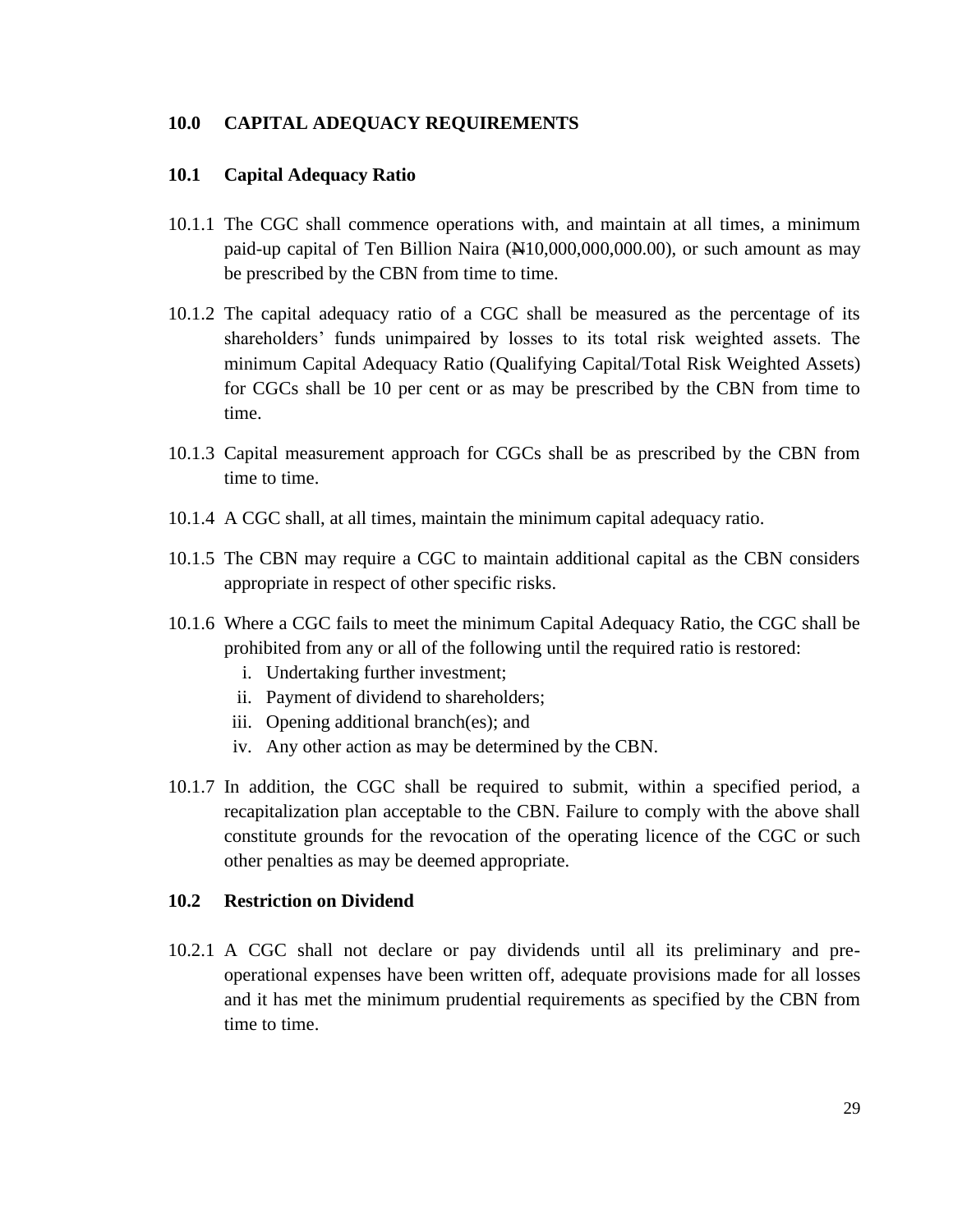10.2.2 CGCs shall submit its Board approved dividend policy to the CBN before the payment of dividend shall be permitted. No CGC shall be allowed to pay dividends out of reserves. No CGC shall pay dividend on its shares until adequate provisions have been made to the satisfaction of the CBN for actual and contingent losses on risk assets, liabilities, off balance sheet commitments and such unearned incomes as are derivable therefrom.

## <span id="page-30-0"></span>**10.3 Asset Impairment**

All CGCs shall comply with IFRS requirements in stating their assets and liabilities.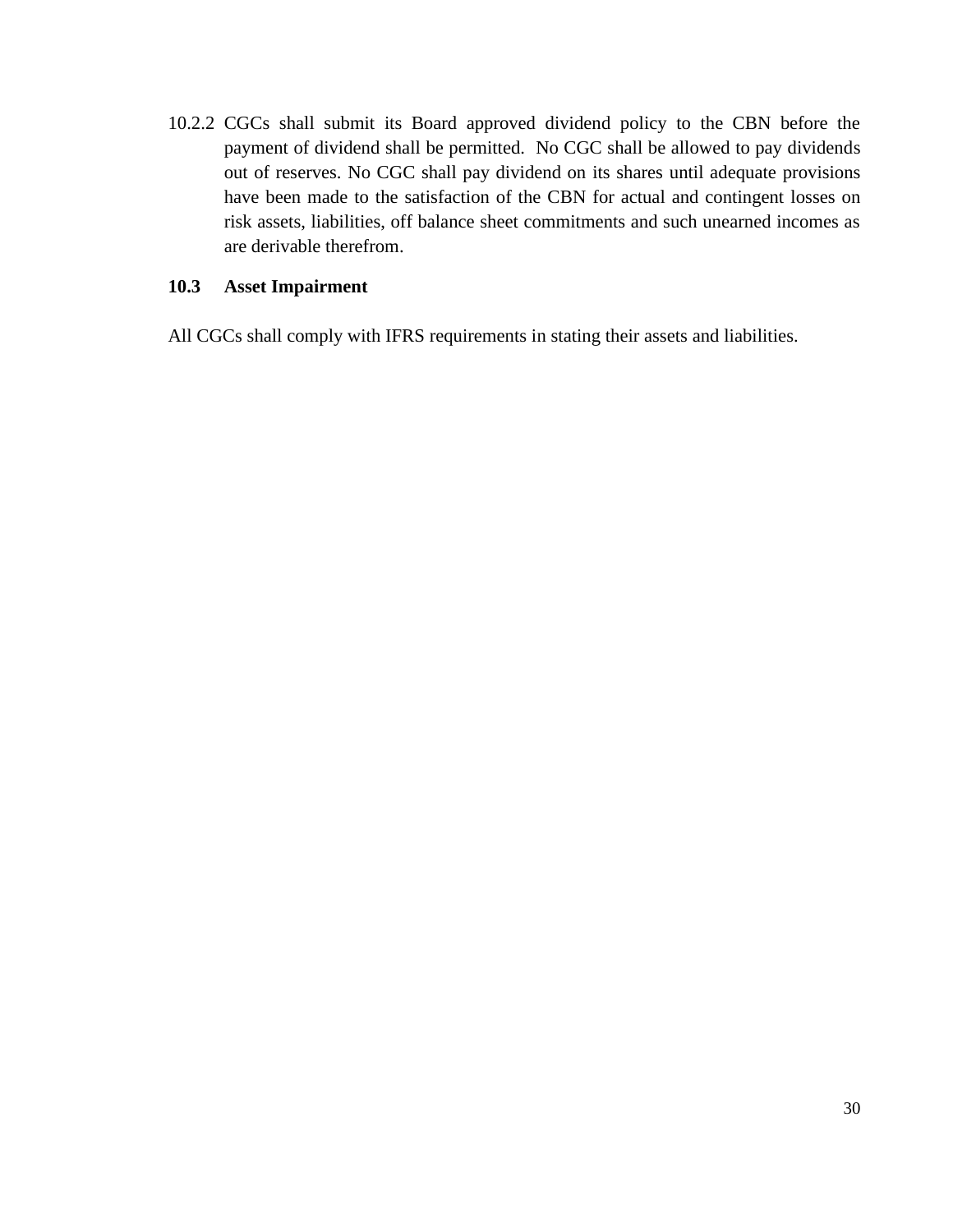#### <span id="page-31-0"></span>**11.0 SUPERVISION**

- 11.01 The supervision of CGC shall be in line with relevant sections of BOFIA 2020.
- 11.02 The CBN shall conduct yearly, or as the need arises, the examination of the activities of licensed CGCs.
- 11.03 The CBN shall have unrestricted access to the database and records of all licensed CGCs.

#### <span id="page-31-1"></span>**11.1 Appointment of External Auditors**

- 11.1.1 A CGC shall appoint an external auditor subject to the approval of the CBN.
- 11.1.2 The duties of the external auditor shall include the issuance of a report to the shareholders on the financial statements of the CGC and such report shall contain statements as to the matters and such other information that may be prescribed from time to time by the CBN.
- 11.1.3 The report of the external auditor shall be read together with the report of the directors at the annual general meeting of the shareholders of the CGC.
- 11.1.4 The auditor of the CGC shall be subject to tenure rules and limits as stipulated by the CBN.
- 11.1.5 The external auditor shall satisfy the following requirements:
	- a. Membership of a recognized professional accountancy body in Nigeria;
	- b. Resident in Nigeria;
	- c. Carrying on in Nigeria a professional practice as an accountant and/or auditor.
- 11.1.6 No person shall be appointed as the external auditor of the CGC if the person:
	- i. has any interest whatsoever, in that institution
	- ii. is a director, officer or agent of such institution
	- iii. firm is one in which a director of the CGC has any interest as partner or director.
- 11.1.7 Any auditor who, after appointment, is subsequently affected by Section 11.1.6 (i-iii) shall immediately cease to continue as an auditor of the CGC.
- 11.1.8 If an external auditor in the course of his duties as an auditor of a CGC is satisfied that:
	- i. There has been a contravention of the BOFIA 2020 or that an offence under any other law, guidelines, circulars, etc. has been committed by the CGC or any of its officers; or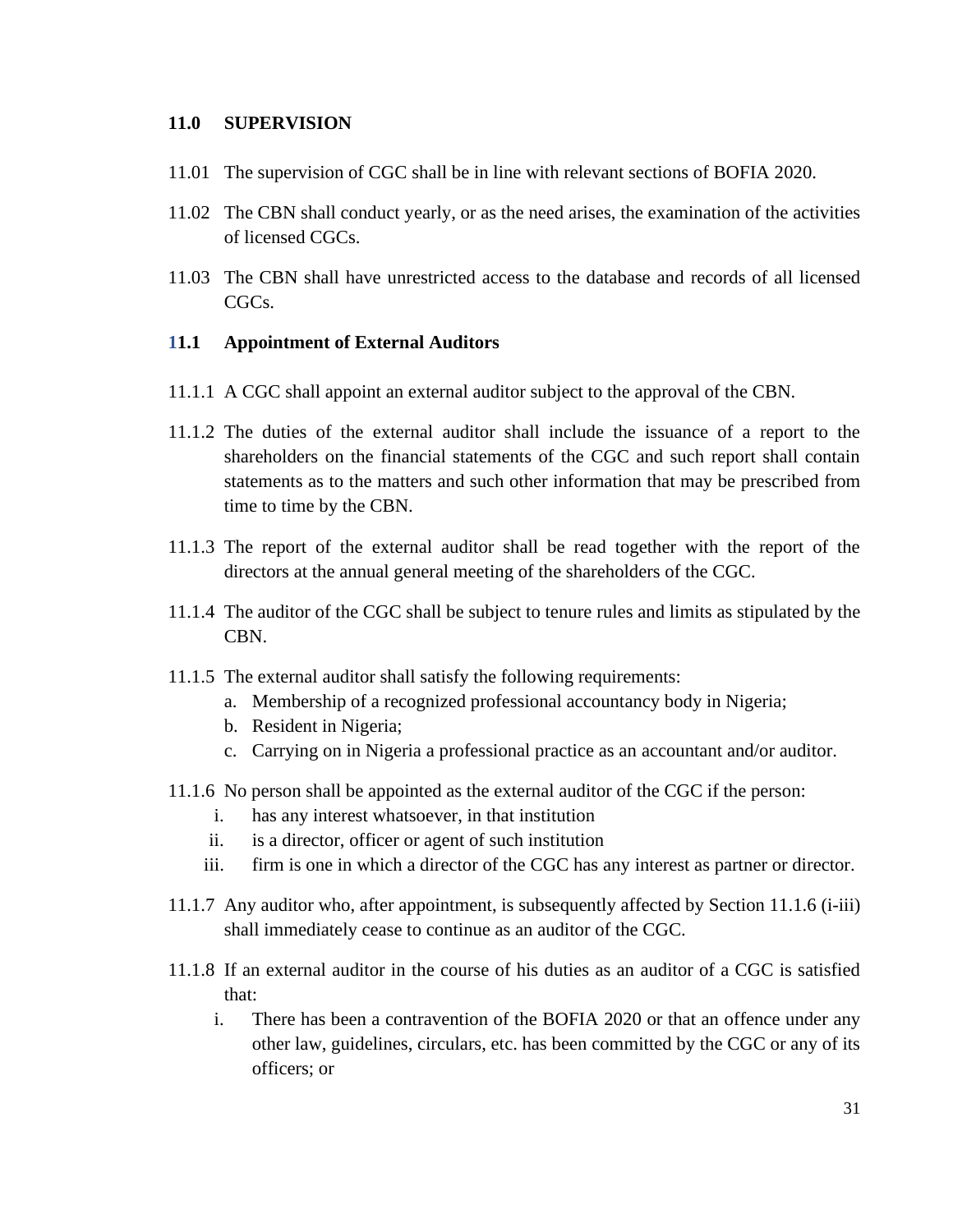- ii. Losses have been incurred by the CGC which substantially reduce its capital funds; or
- iii. Any irregularity which jeopardizes the interest of creditors of the CGC or any other irregularity has occurred; or
- iv. He is unable to confirm that the claims of creditors are covered by the assets of the CGC,

he shall immediately report the matter to the CBN.

- 11.1.9 The external auditor shall have the right of access at all times to all books, accounts and vouchers of the CGC and shall be entitled to require from the directors, managers and officers of the CGC all information and explanations that he considers necessary for the performance of his audit.
- 11.1.10 If the CGC fails to appoint or fill a vacancy for an external auditor, the CBN shall appoint a suitable person for that purpose and shall fix the remuneration to be paid by the CGC to such auditor.
- 11.1.11 The appointment of an external auditor shall not be determined without a prior written approval of the CBN.
- 11.1.12 Any external auditor who acts in contravention of the foregoing requirements or fails deliberately or negligently to comply with the requirements of this section shall be liable to a sanction as may be determined by the CBN.
- 11.1.13 In addition to their statutory responsibilities, the external auditor shall be required to:
	- i. Render reports to the CBN on CGC's risk management practices, internal controls and level of compliance with regulatory directives and with policies and internal control procedures put in place by the Board to manage and mitigate the CGC's risks.
	- ii. Review the work of the Internal Auditor on various aspects of the governance and operations of the CGC.
	- iii. Carry out any other responsibility determined by the CBN from time to time.
- 11.1.14 External auditors of CGCs shall not provide client services that shall amount to or result in conflict of interest, including the following:
	- i. Book-keeping or other services related to the accounting records or financial statements of the audit client;
	- ii. Appraisal or valuation services, fairness opinion or contribution-in-kind reports;
	- iii. Actuarial services;
	- iv. Internal audit outsourcing services;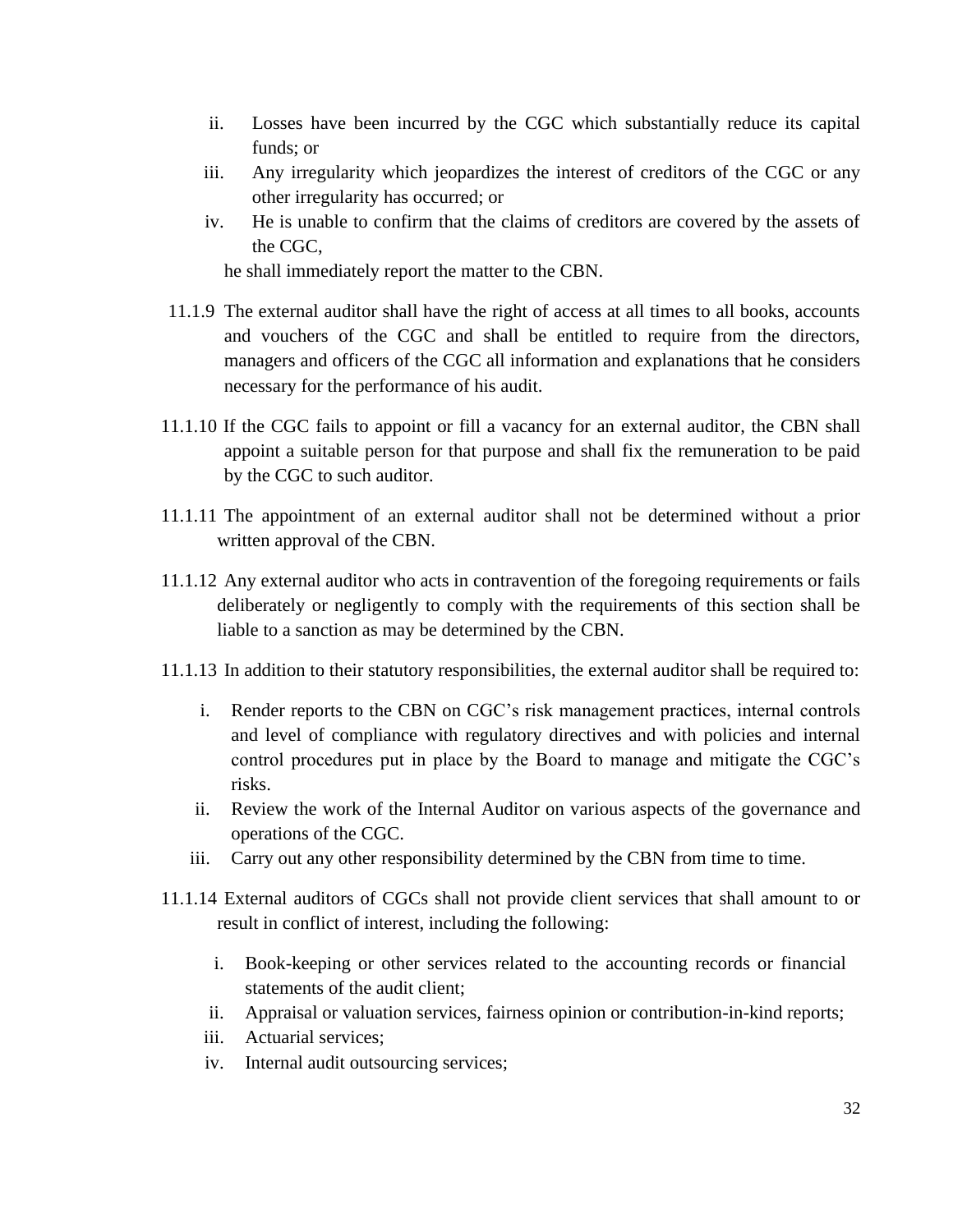- v. Management or human resource functions including broker or dealer, and legal or expert services.
- 11.1.15 The tenure of the External Auditors in a given CGC shall be for a maximum period of ten (10) cumulative years after which the audit firm shall not be reappointed in the CGC until after a period of another ten (10) consecutive years.
- 11.1.16 An audit firm shall not provide audit services to a CGC if one of the CGC's top officials (Directors, Chief Finance Officer, Chief Internal Auditor, etc.) was employed by the firm and worked on the CGC's audit during the immediate past two (2) years.

# <span id="page-33-0"></span>**11.2 Branch Expansion, Relocation and Closure**

- 11.2.1 No CGC shall open, relocate or close a branch without the prior written approval of the CBN.
- 11.2.2 Every application for the opening of a new branch shall be accompanied with the following documents:
	- i. A copy of Board resolution in support of the proposed branch
	- ii. A detailed feasibility report on the proposed branch showing the:
		- a. Rationale for the proposed branch;
		- b. Initial capital outlay for the proposed branch;
		- c. Projected income and expenditures for a 3-year period;
		- d. Proposed organisational structure of the proposed branch;
		- e. Staffing requirements; and
		- f. Assumption for the financial projection in the report.
- 11.2.3 A CGC seeking approval to open a new branch must have a track record of good financial performance, regularity in the rendition of all required returns, compliance with laws, rules and regulations.
- 11.2.4 Every application for the closure of a branch shall be accompanied with the following:
	- i. A copy of the Board's resolution authorizing the closure;
	- ii. Reasons for the closure with relevant evidence;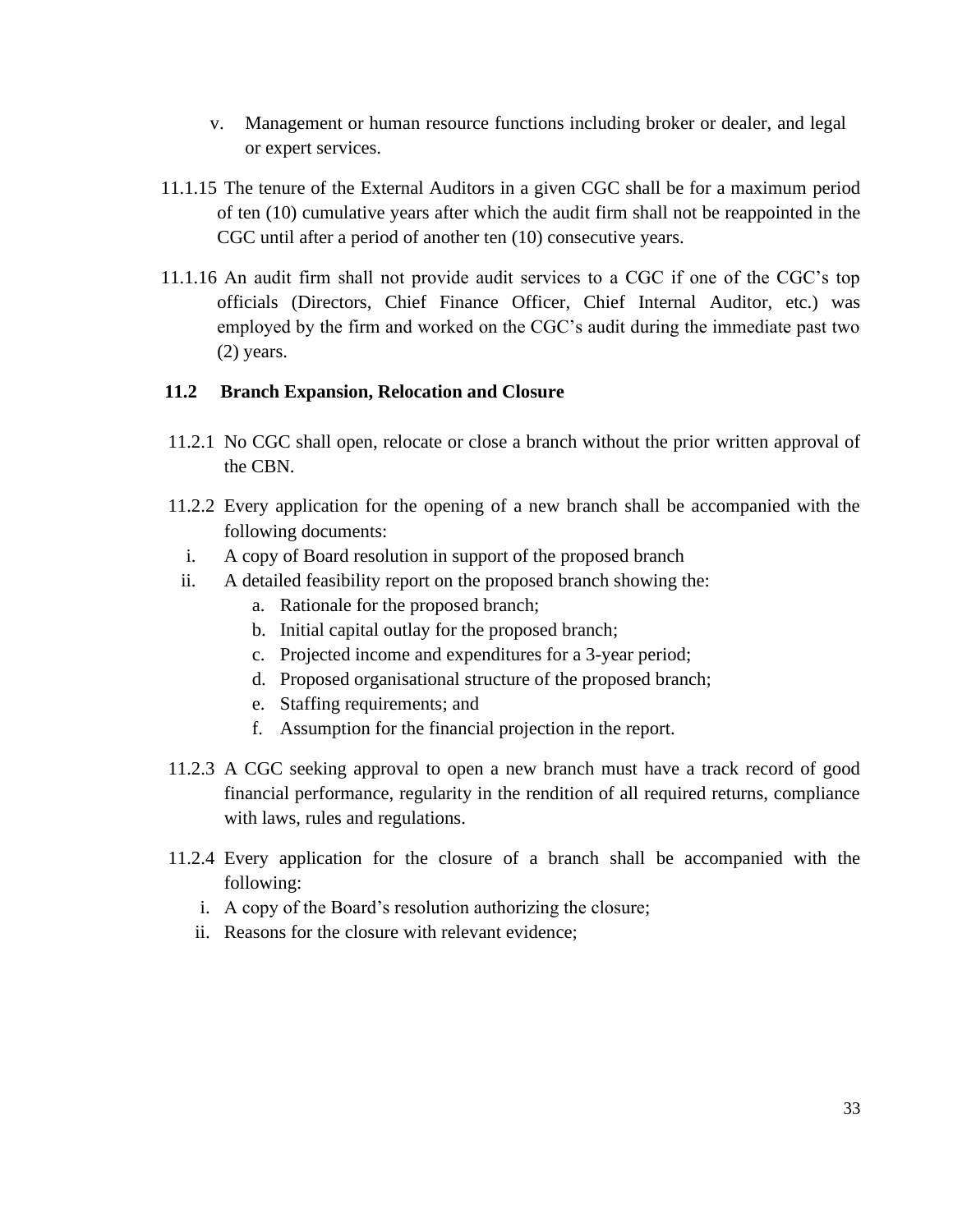## <span id="page-34-0"></span>**11.3 Changes in Ownership Structure**

- 11.3.1 Except with the prior written consent of the CBN, no CGC shall enter into an agreement or arrangement:
	- a. Which results in a change in the control or ownership of the CGC;
	- b. For sale, disposal or transfer of the whole or any part of the business of the CGC;
	- c. For the amalgamation or merger of the CGC with any other person;
	- d. For the reconstruction of the CGC; and
	- e. To employ a management agent or to transfer its business to any such agent.
- 11.3.2 Prior approval of the CBN shall be obtained for any shareholding of 5.0 per cent and above in a CGC.

# <span id="page-34-1"></span>**11.4 Consumer Protection**

The principles outlined in the CPR, other relevant guidelines issued by the CBN and any other applicable laws shall apply to CGCs.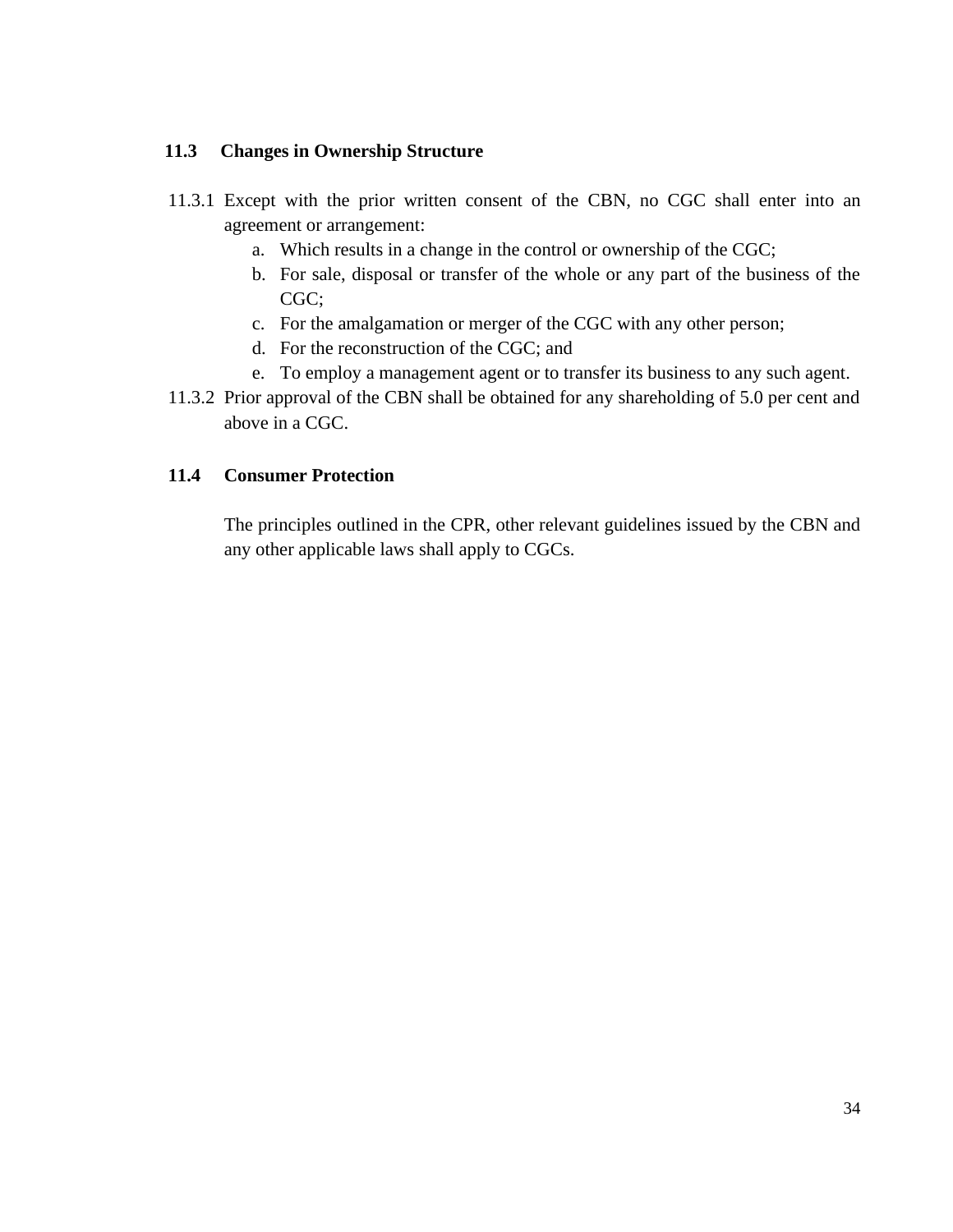# <span id="page-35-0"></span>**12.0 COMPLIANCE WITH REGULATIONS**

- 12.1 CGCs shall comply with relevant provisions of circulars issued by the CBN on disclosure requirements for financial institutions and other disclosure requirements contained in CAMA 1990 (as amended) and BOFIA 2020 (as amended), and disclosure requirements issued by other relevant regulatory authorities in Nigeria.
- 12.2. CGCs shall comply with relevant provisions of the Money Laundering (Prohibition) Act, 2011 (as amended), Terrorism Prevention Act, 2011 (as amended), CBN AML/CFT Regulations for Banks and Other Financial Institutions 2013, AML/CFT Administrative Sanctions Regulation 2018, other extant regulations on "Know-Your-Customer" issued by the CBN.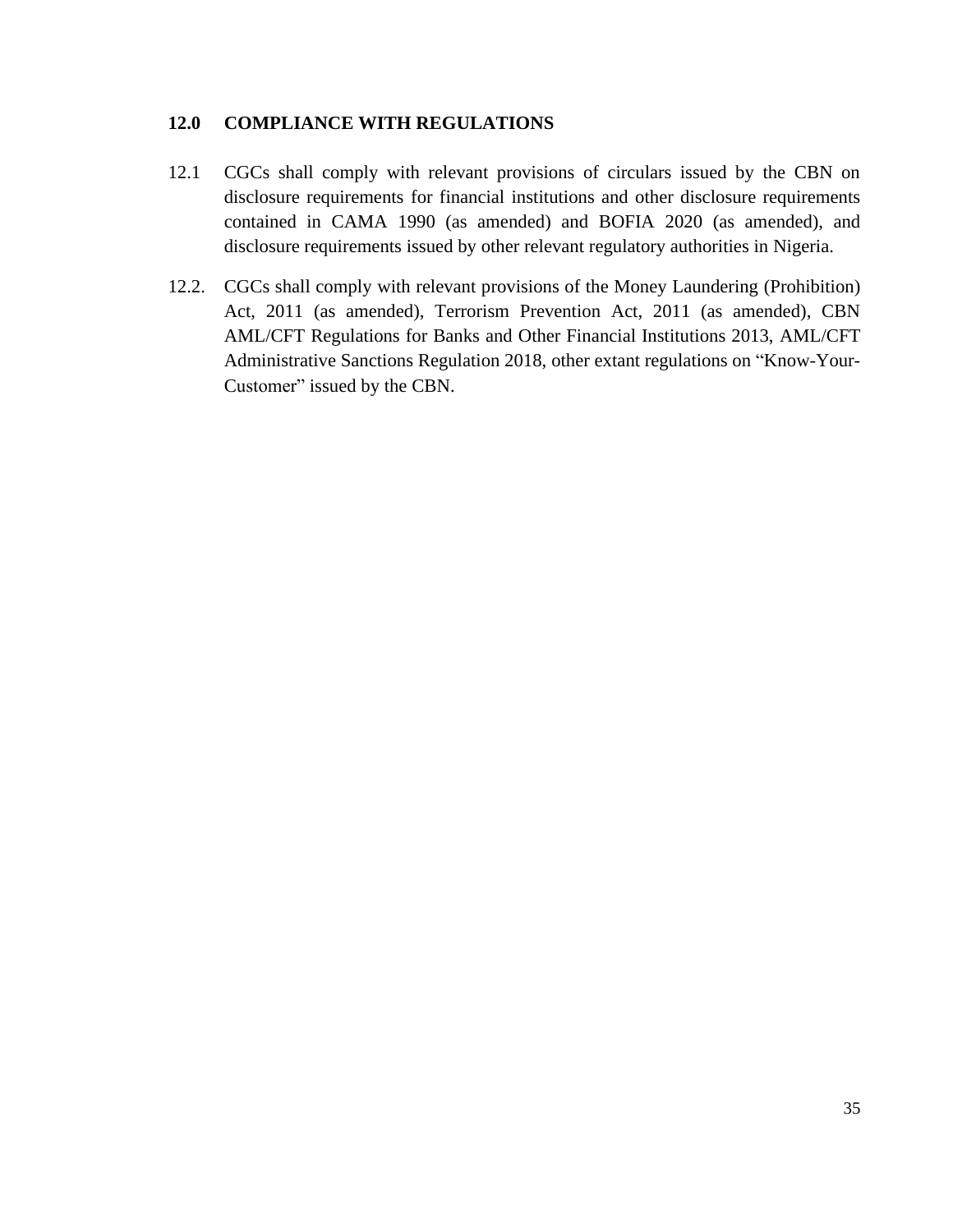# <span id="page-36-0"></span>**13.0 ADMINISTRATIVE SANCTIONS**

- 13.1 The CBN shall impose one or more of the following sanctions where any of the provisions of this Guidelines is contravened:
	- a. Monetary penalties on the CGC, its directors, officers or employees;
	- b. Prohibition from declaring or paying dividends;
	- c. Suspension of guarantee operations, capital expenditure, and/or debt issuance;
	- d. Suspension or removal from office of any director, officer or employee;
	- e. Disqualification of any director, officer or employee from holding any position or office in a CGC; and
	- f. Revocation of licence.
- 13.2 The CBN may also issue cease and desist orders on a CGC where the CBN is satisfied that the CGC is engaging in, has engaged in, or intends to engage in an unsafe and unsound practice in conducting its business, or in any conduct that violates any provision of this guidelines or any other applicable laws and CBN directives.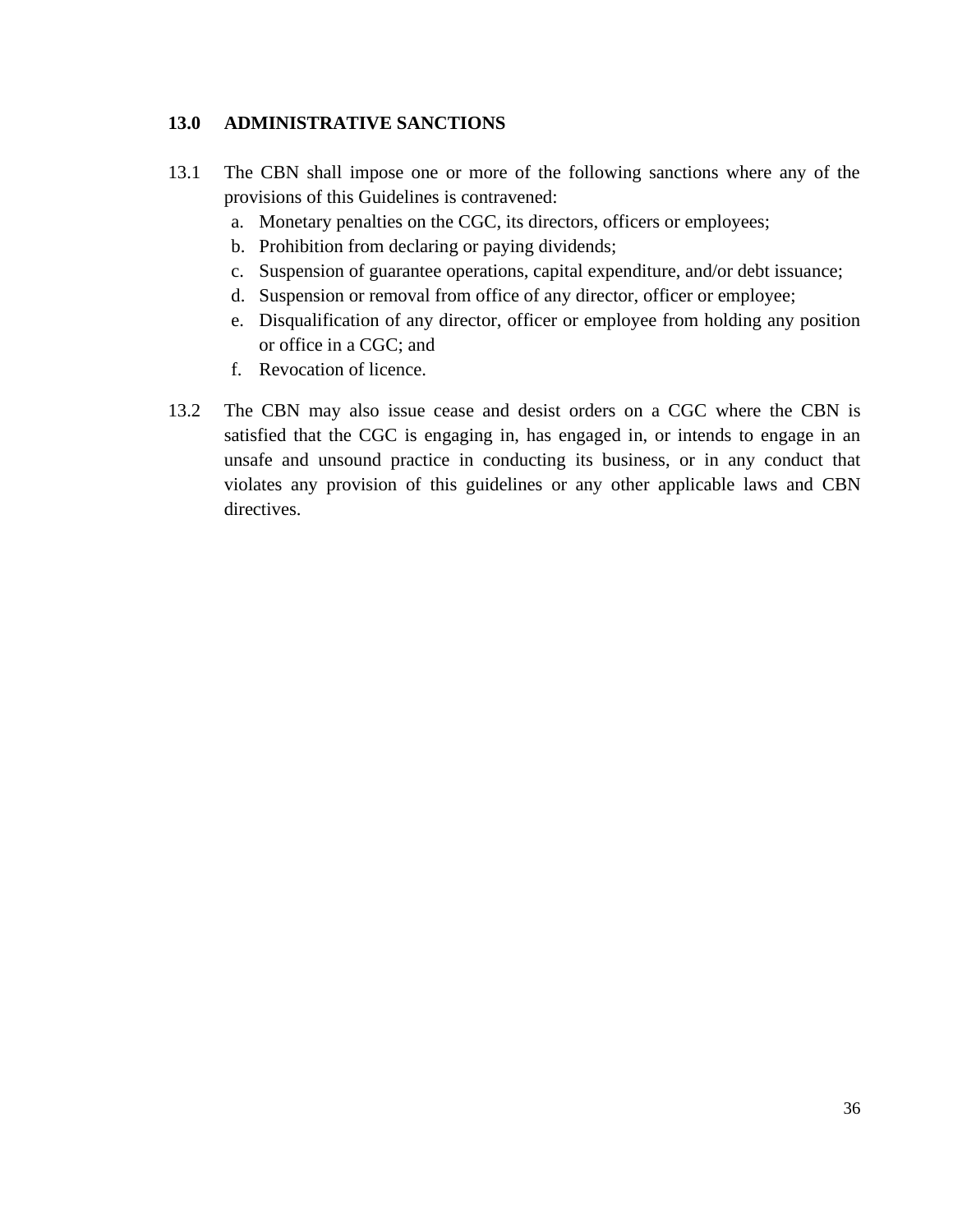# <span id="page-37-0"></span>**14.0 REVOCATION OF LICENSE**

The CBN reserves the right to revoke a CGC license where there is evidence of insolvency, misuse of the license, unauthorized cessation of business for any continuous period of six (6) months or any period aggregating six (6) months during a continuous period of twelve (12) months, or breach of the CGC Guidelines.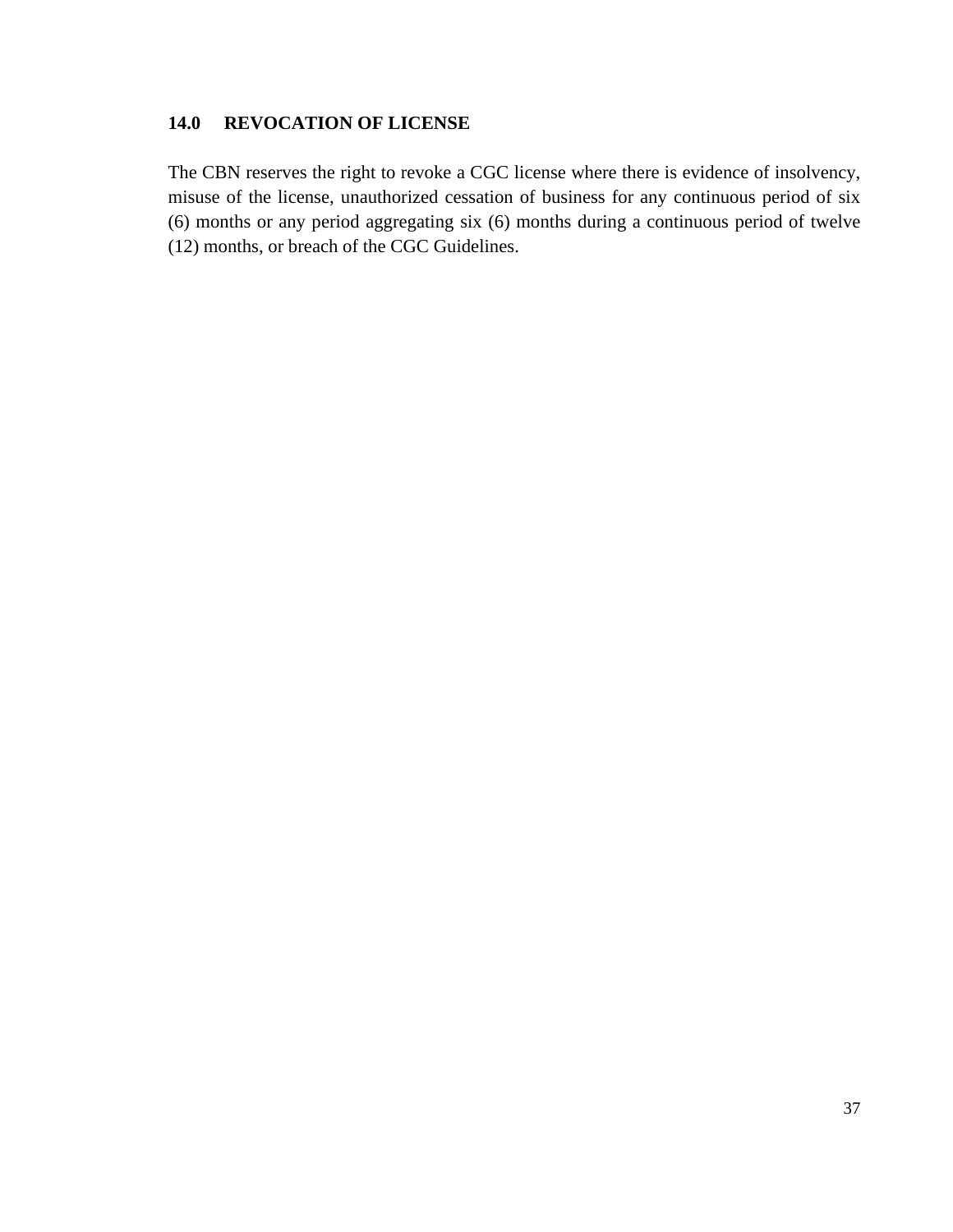# <span id="page-38-0"></span>**15.0 EFFECTIVE DATE**

This Guidelines shall take effect from March 16, 2022